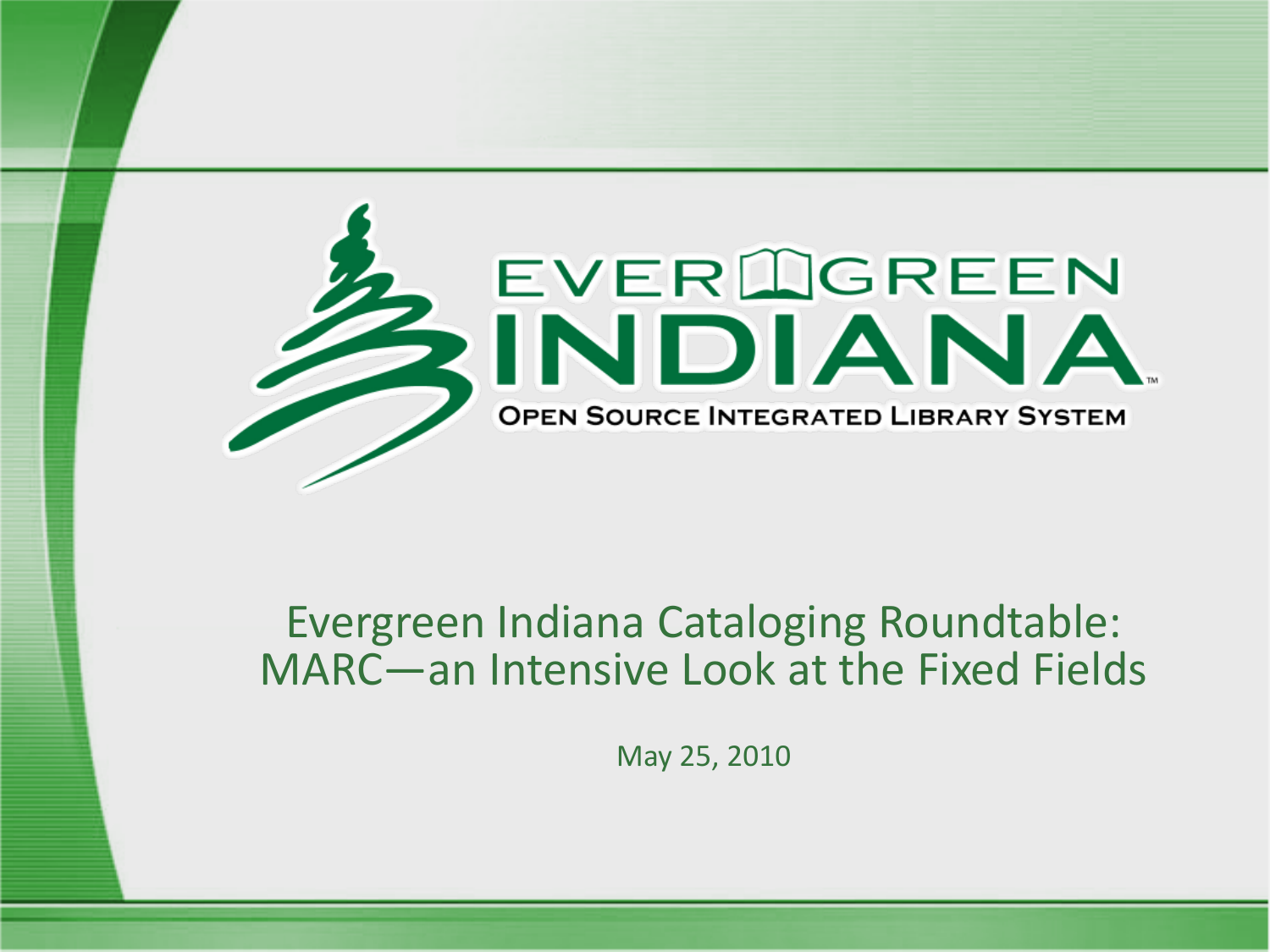#### MARC – an Overview

Instructors:

- At Fulton County PL
	- Janet Buckley, Greenwood
	- Judy Hill, Plainfield-Guilford Twp
- At Mitchell Community PL
	- Marlane Gutzwiler, Madison-Jefferson County
	- Terri Wichman, Jackson County

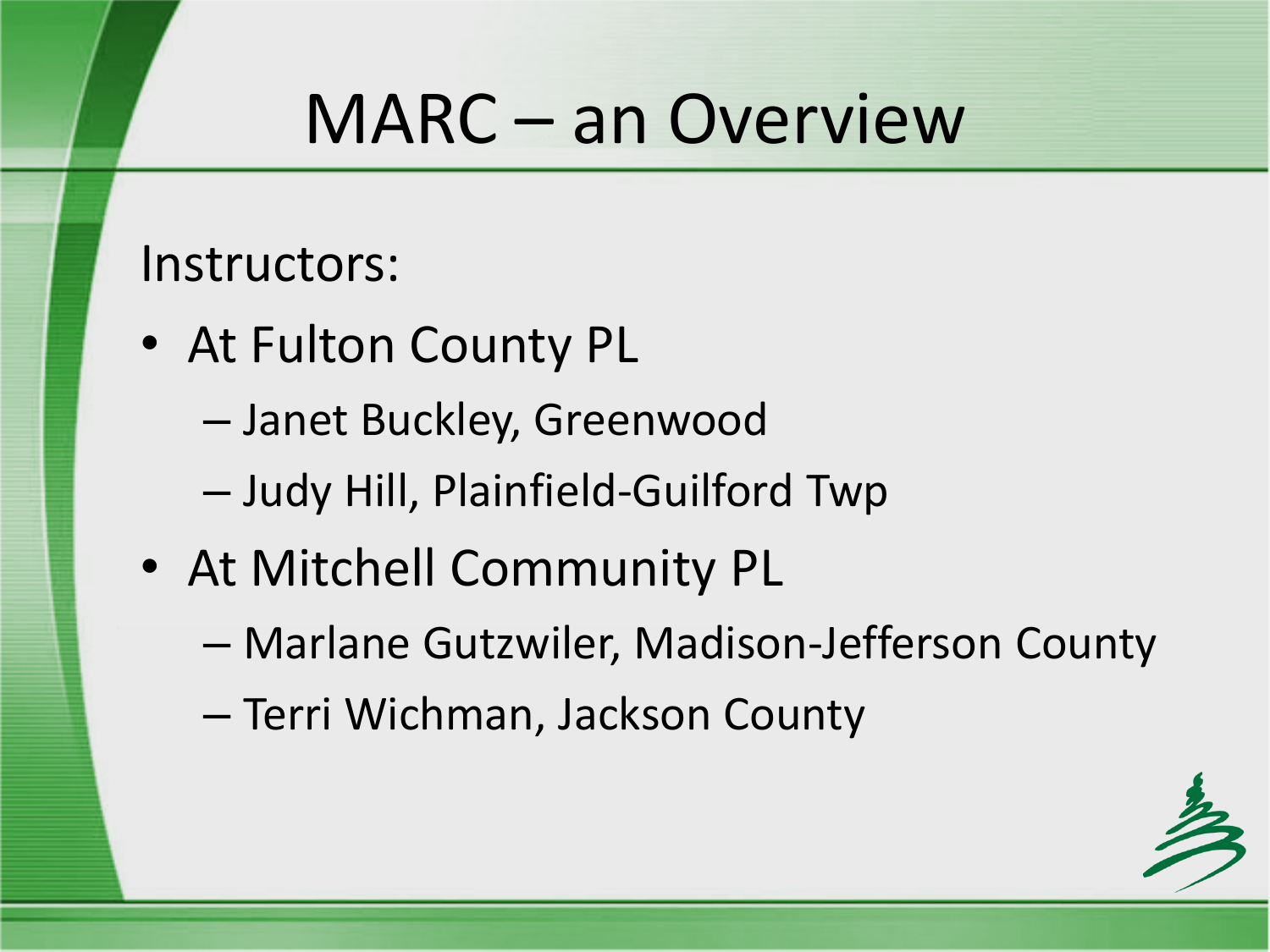- The 008 field is referred to as Fixed-Length Data Elements, or Fixed Field Codes.
- Its 40 characters contain important information, but in an abbreviated form.

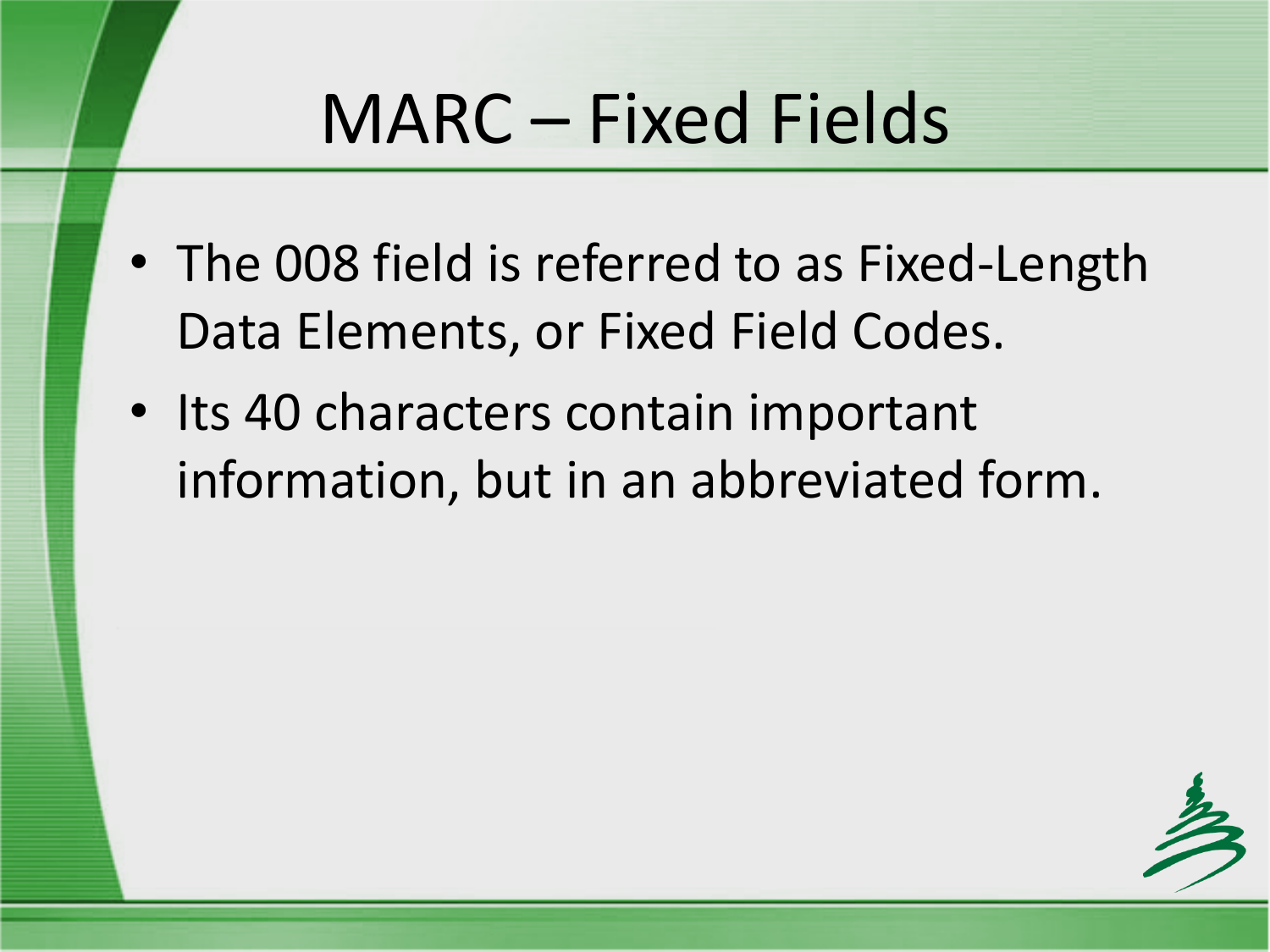- In the Evergreen software, the fixed field information is used with the search filters in the main Search Input Screen.
- In fact, Evergreen is one of the few systems which actually utilizes the fixed fields in this manner.

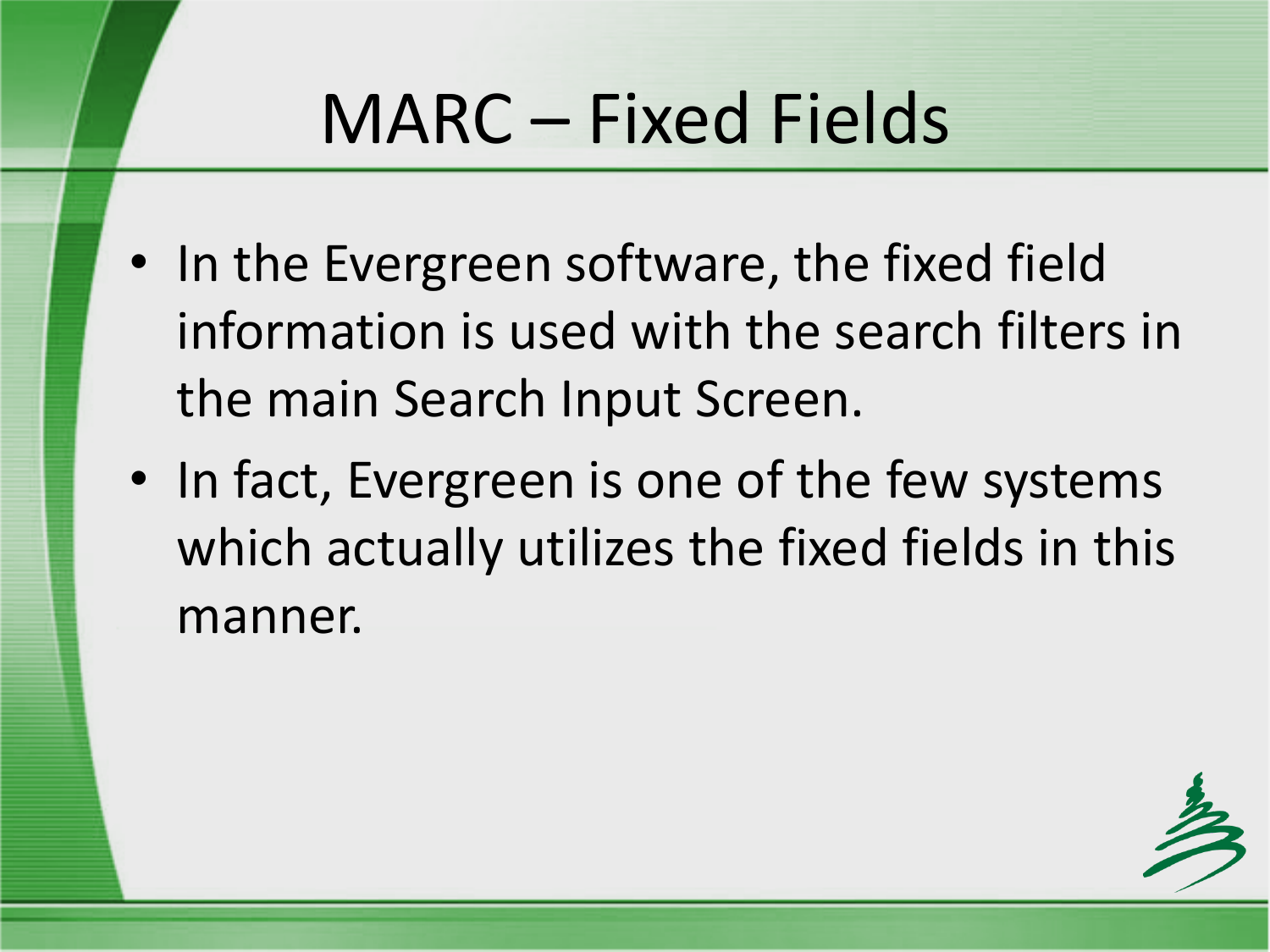- Unlike some integrated systems [ILS], Evergreen has both a fixed field grid and an 008 field.
- In other systems, catalogers have to add the information for the required elements to the 008 tag in their proper locations within the tag since there is no fixed field grid.
- In Evergreen, when information is changed in the fixed field grid, those changes are also reflected in the 008 field.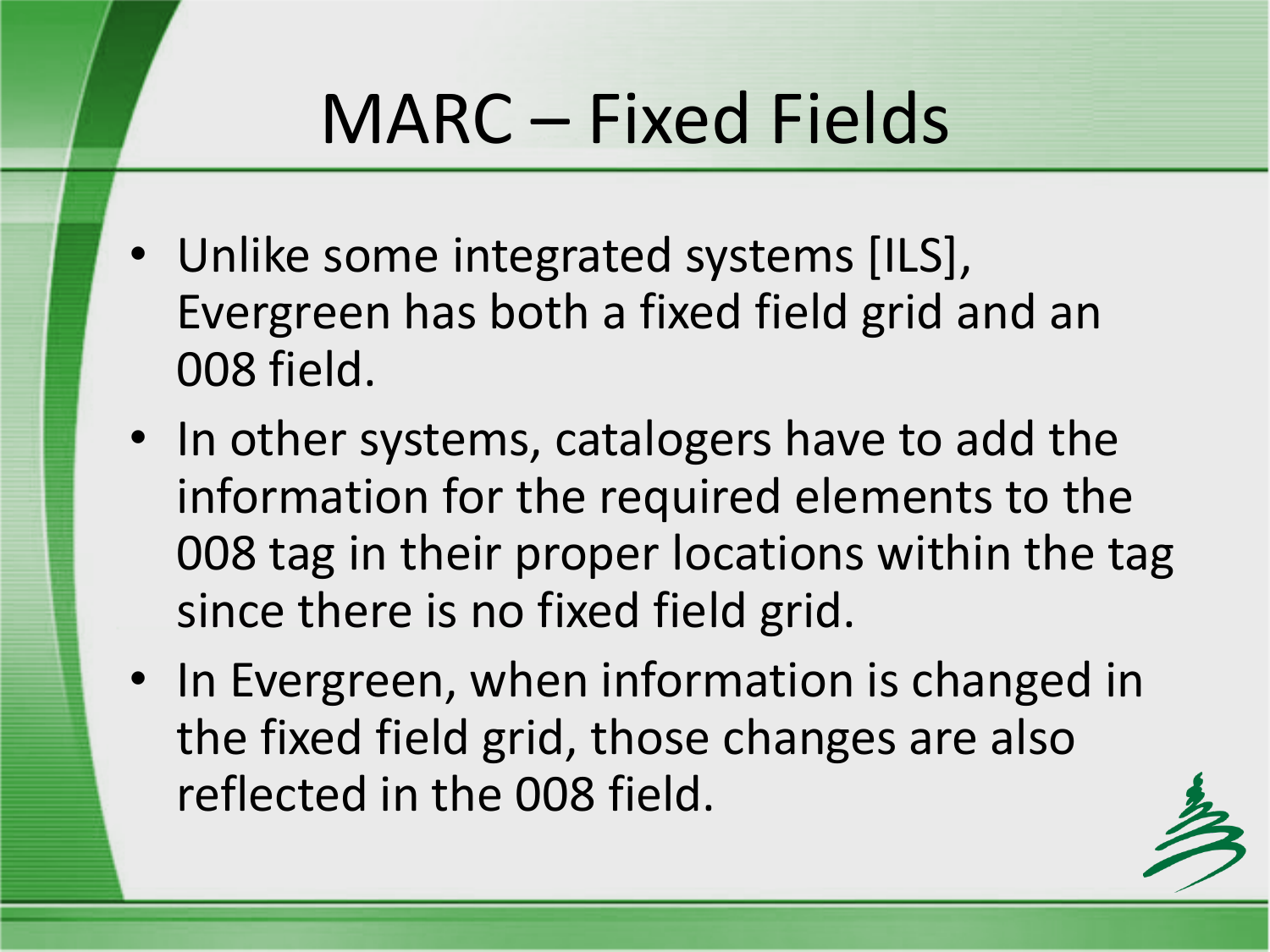• If you use a bibliographic record in Evergreen which does **not** have an 008 field, any changes made to the fixed field grid will not be saved to the record. Often other changes made to the bib record might not be saved as well.

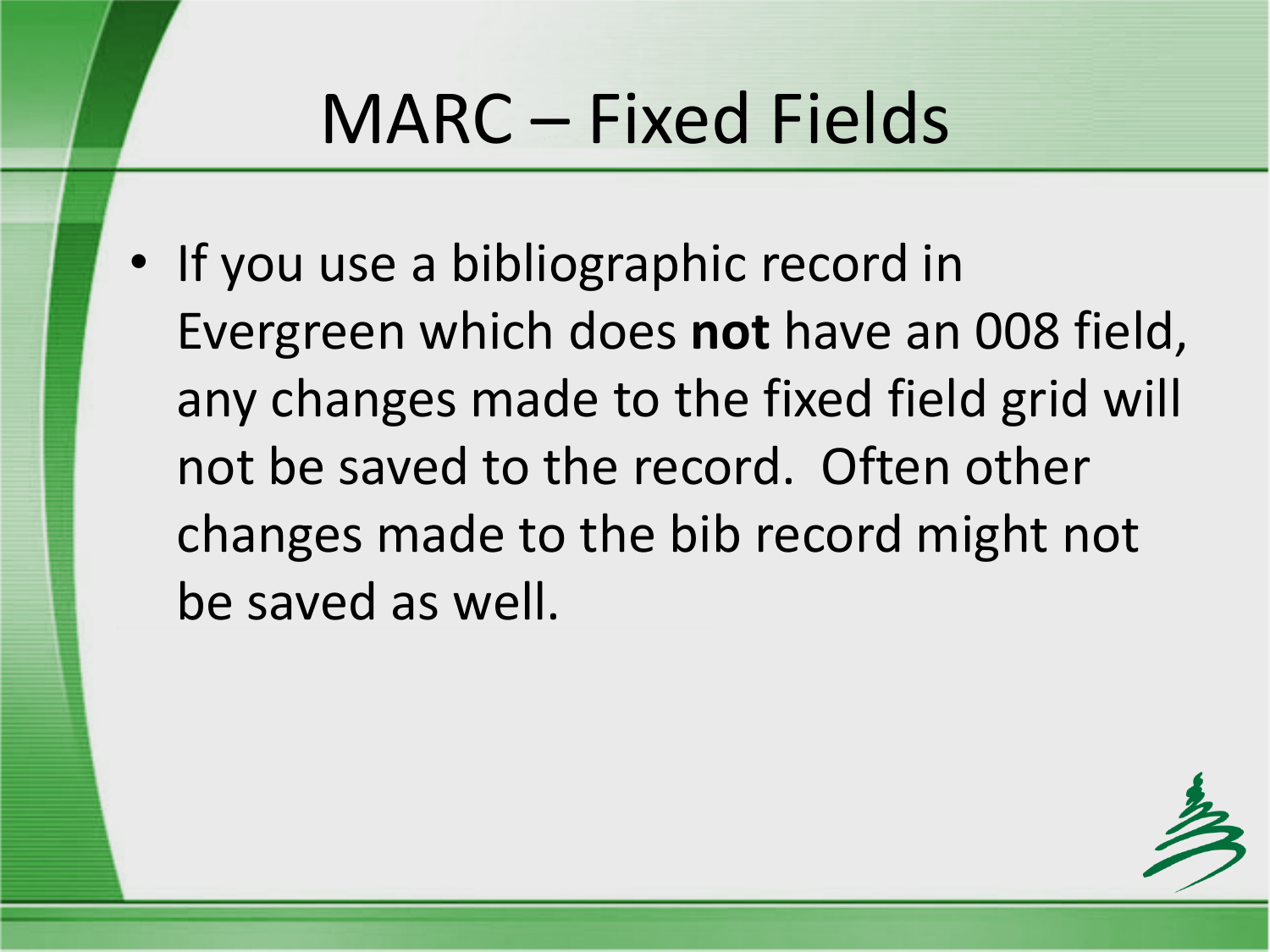- To add an 008 you can:
	- Overlay the record using Z39.50 to import a record with an 008 which can then be edited.
	- $-$  Insert a blank 008 by pressing Ctrl + F8 while inside the MARC Edit view of the record.
	- Insert an 008 in the Flat-text editor.

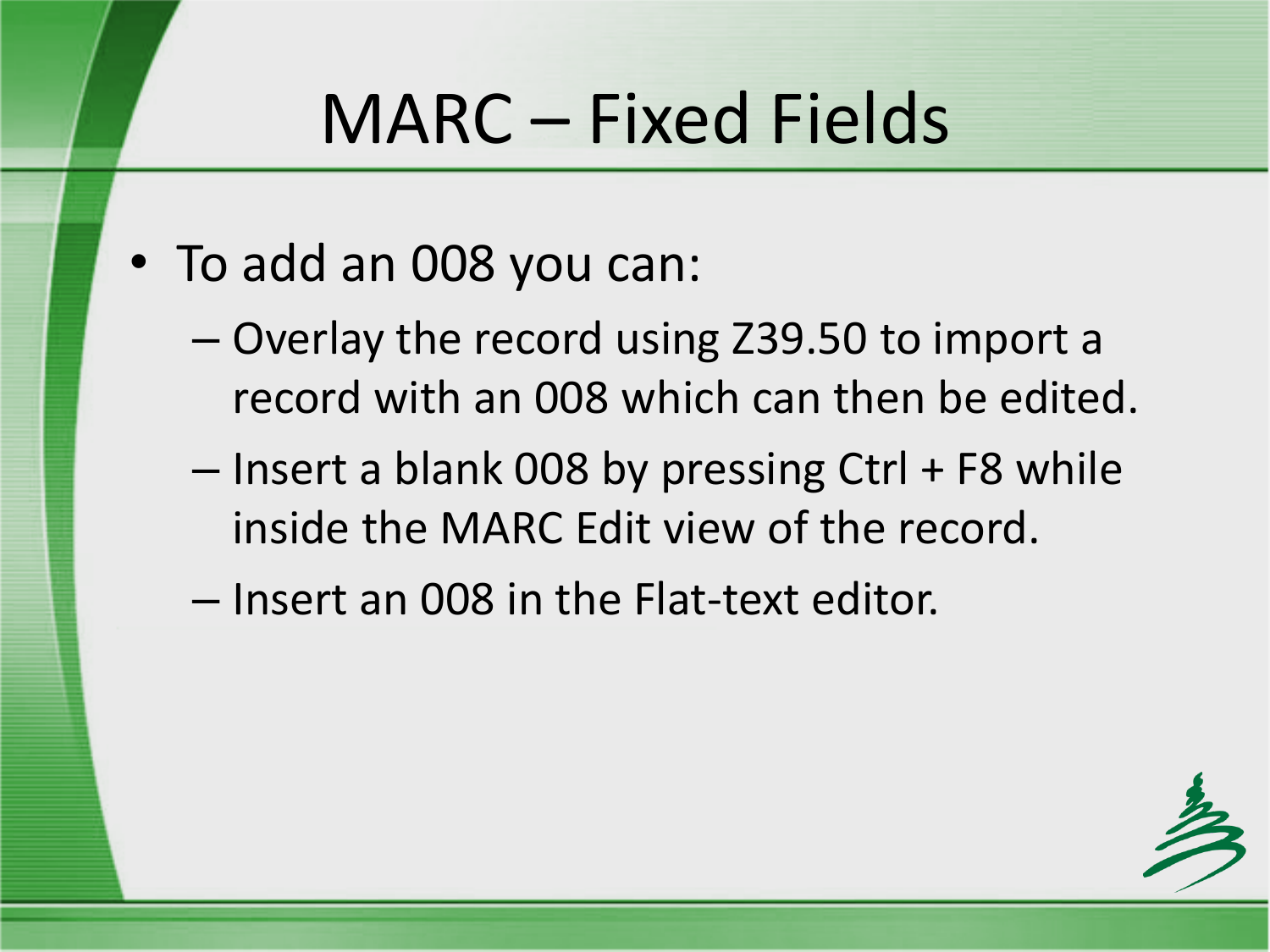- The fixed field elements included in a record depend on the type of material being cataloged. Not all the fixed fields which are used in a book record are found in a record for a video recording or musical CD.
- Although the fixed fields for each format are somewhat different, the fixed fields are *fixed* at a maximum of 40 characters in length for all.

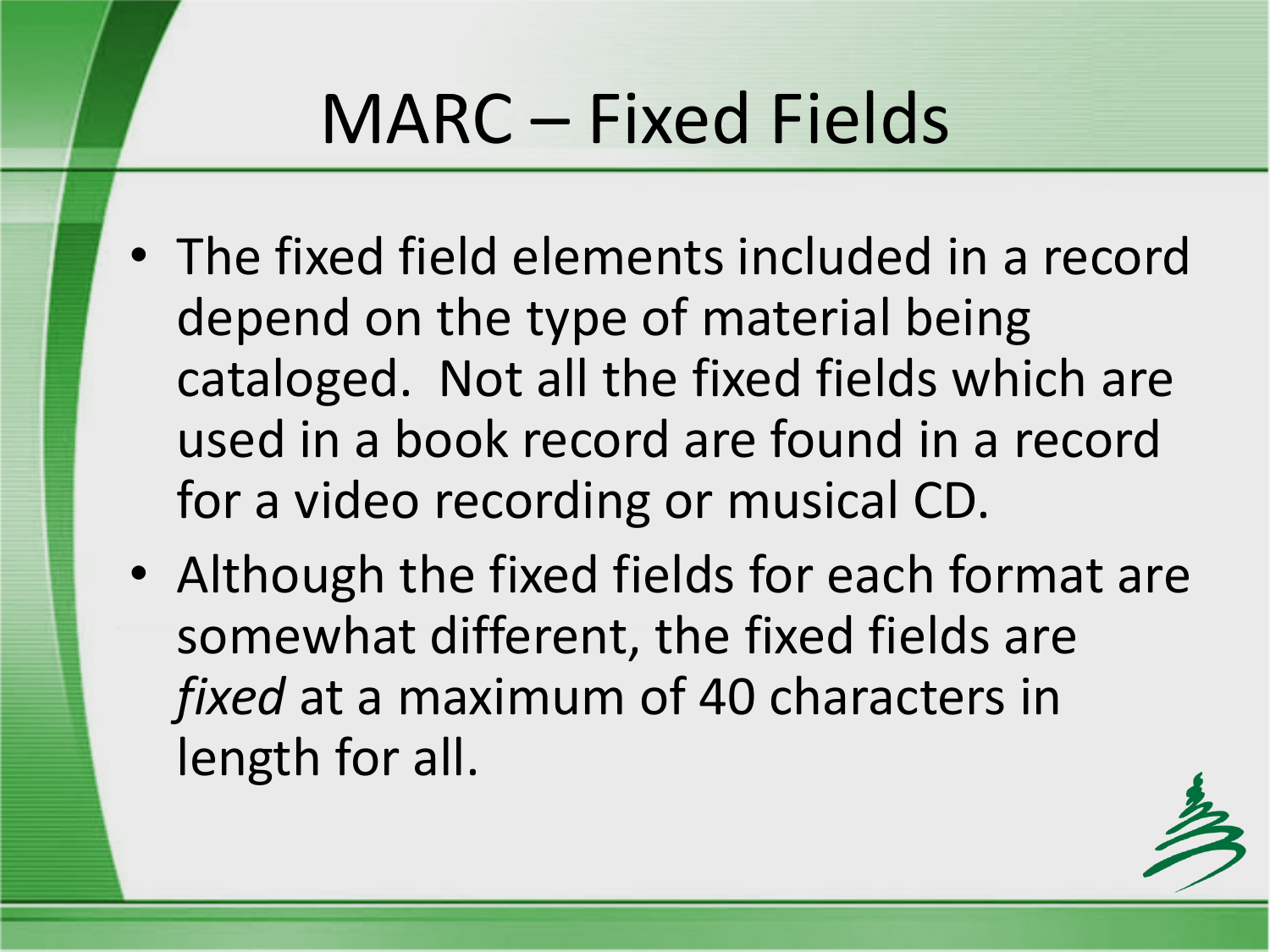Information on the data which is included in the fixed fields of each bibliographic format can be found at the following URL:

**http://www.oclc.org/bibformats/en/fixedfield.html**

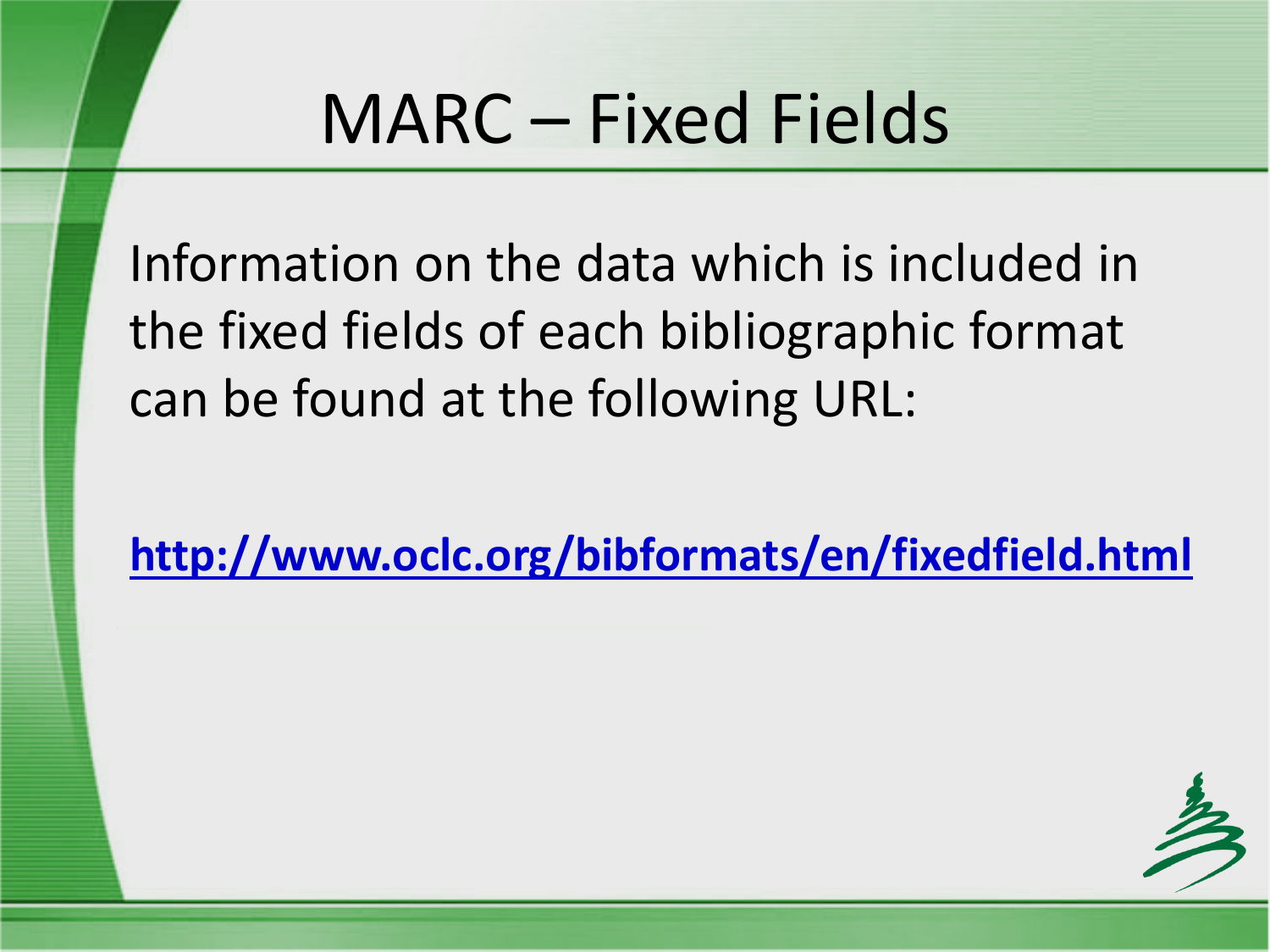#### Fixed fields for books:

|     |                   |    | <b>MARC Record</b> |             | Fixed Fields -- Record type: BKS |             |    |             |    |             |             |     |
|-----|-------------------|----|--------------------|-------------|----------------------------------|-------------|----|-------------|----|-------------|-------------|-----|
|     | <b>Type</b> $ a $ |    |                    | <b>ELvI</b> | ΙK                               | <b>Srce</b> | ld | <b>Audn</b> |    | <b>Ctrl</b> | Lang        | eng |
|     | <b>BLvl</b>       | lm |                    | Form        |                                  | Conf $ 0 $  |    | <b>Biog</b> |    | <b>MRec</b> | <b>Ctry</b> |     |
|     |                   |    |                    | Cont        |                                  | <b>GPub</b> |    | <b>LitF</b> |    | <b>Indx</b> |             |     |
|     | Desc i            |    |                    | <b>Ills</b> |                                  | <b>Fest</b> | 10 | <b>DtSt</b> | ∣s | Date1       | Date2       |     |
| LDR |                   |    |                    |             | 00534cam a2200253Ki 4500         |             |    |             |    |             |             |     |
| 008 |                   |    |                    | 070101s     |                                  |             |    | 00          |    | eng d       |             |     |

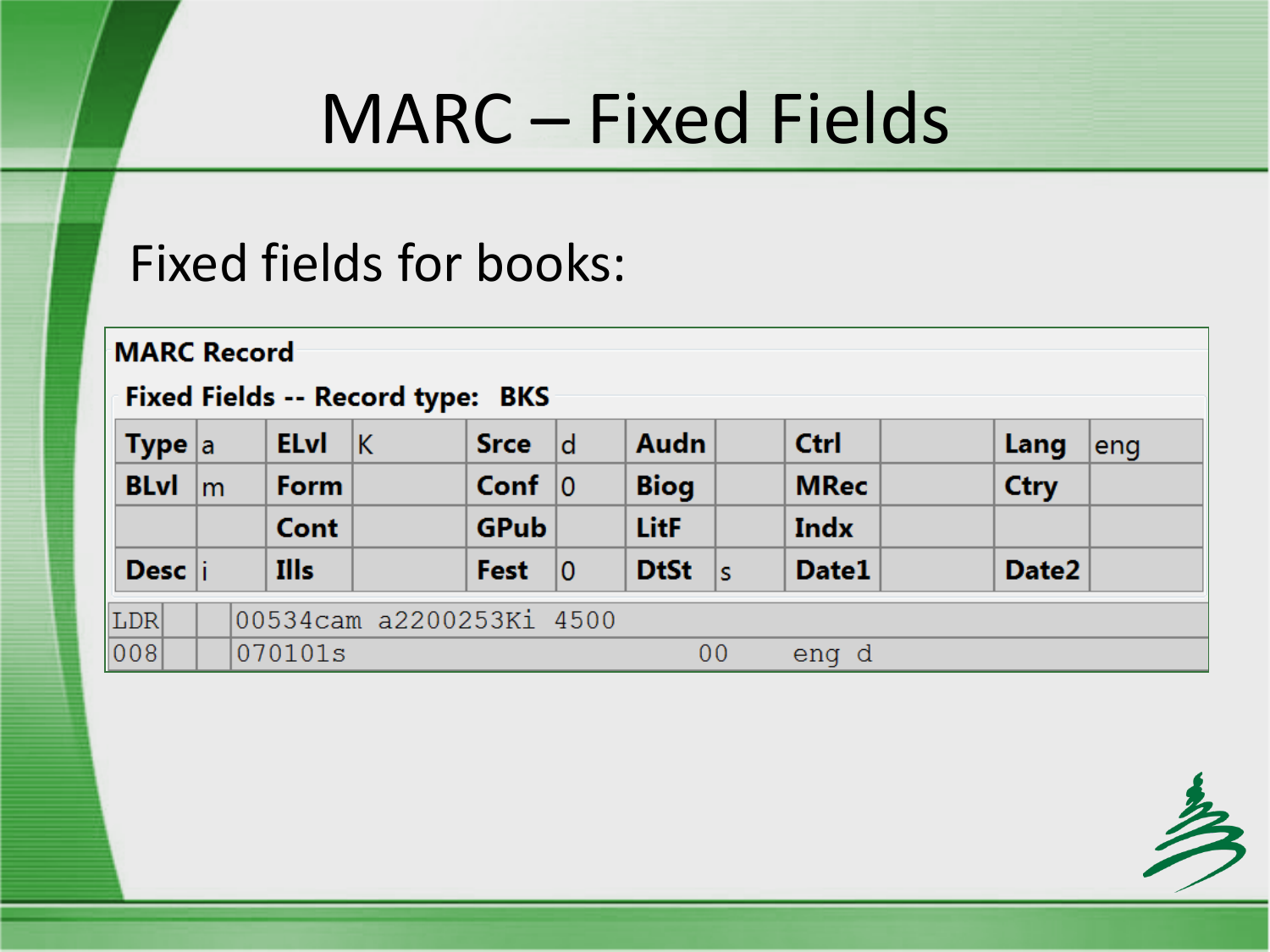- The first element of the fixed fields is TYPE. This element reflects the type of material being cataloged. In books, this will always be "a" for printed materials.
- In using the cataloging templates in EI, this element is already filled in for you so rather than change the TYPE in the record, use a different template to work from.

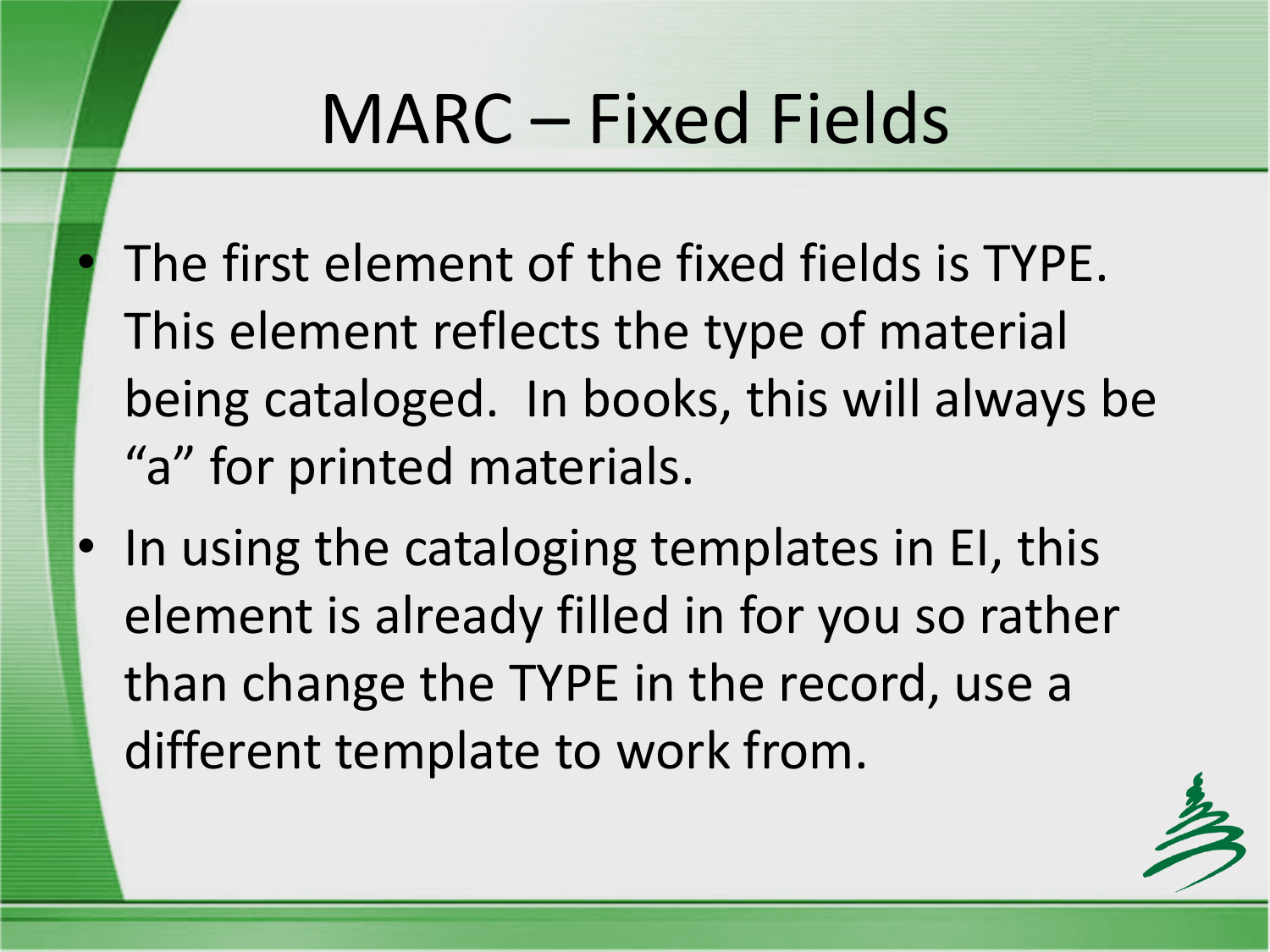- The second element in the fixed field is Elvl [Encoding Level]. The contents of this field depend on the level of cataloging reflected in the bib record.
- The OCLC MARC Bibliographic Formats and Standards has the definition of each Encoding Level.
	- In Evergreen Indiana, the cataloging templates, are set up to reflect K-level cataloging.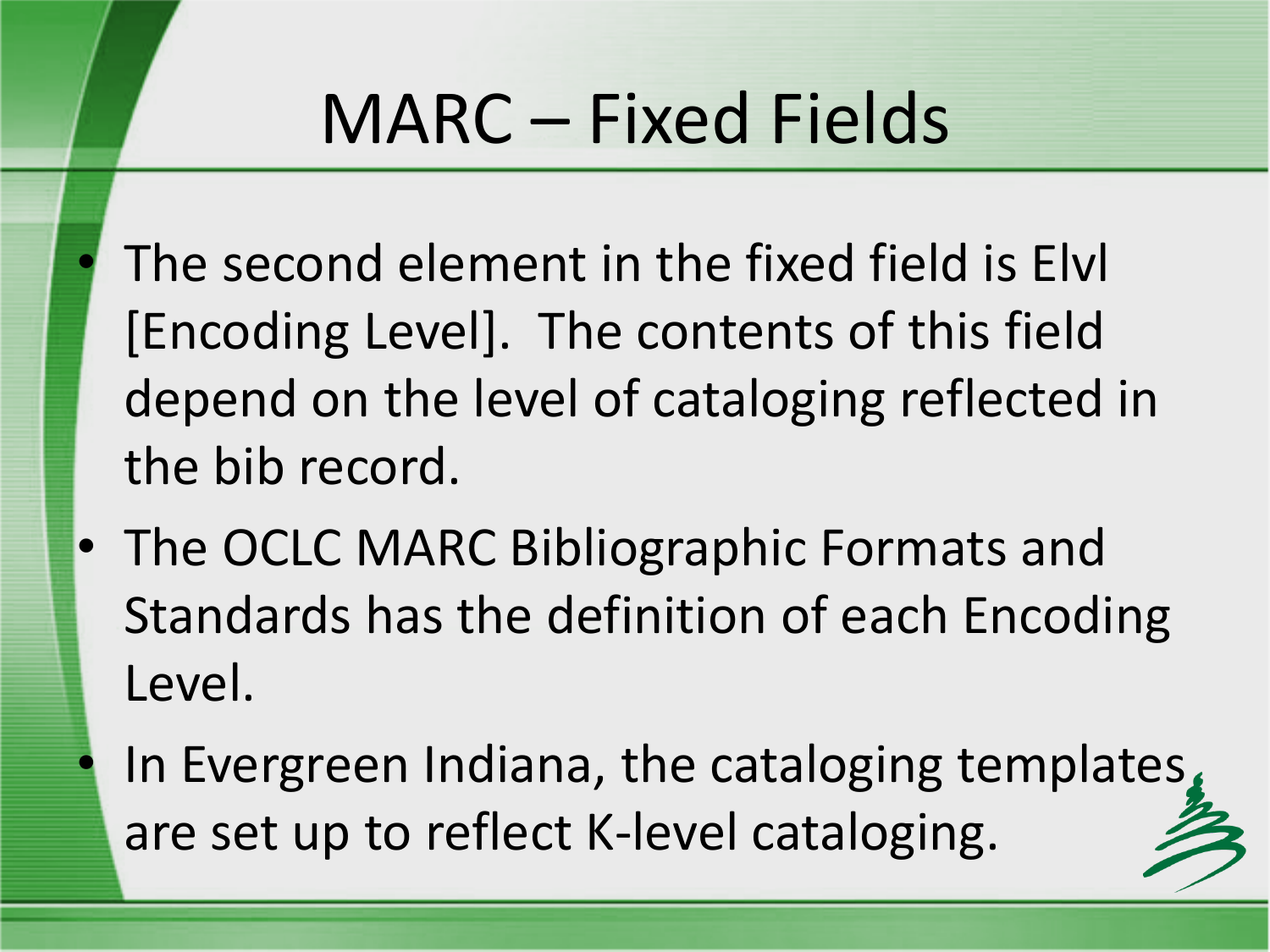- The third element of the fixed fields is Srce [Source]. The contents of this field reflect the type of library which is cataloging and entering the MARC record into the system.
- In Evergreen Indiana, input a "d" into the source element when you create an original record.

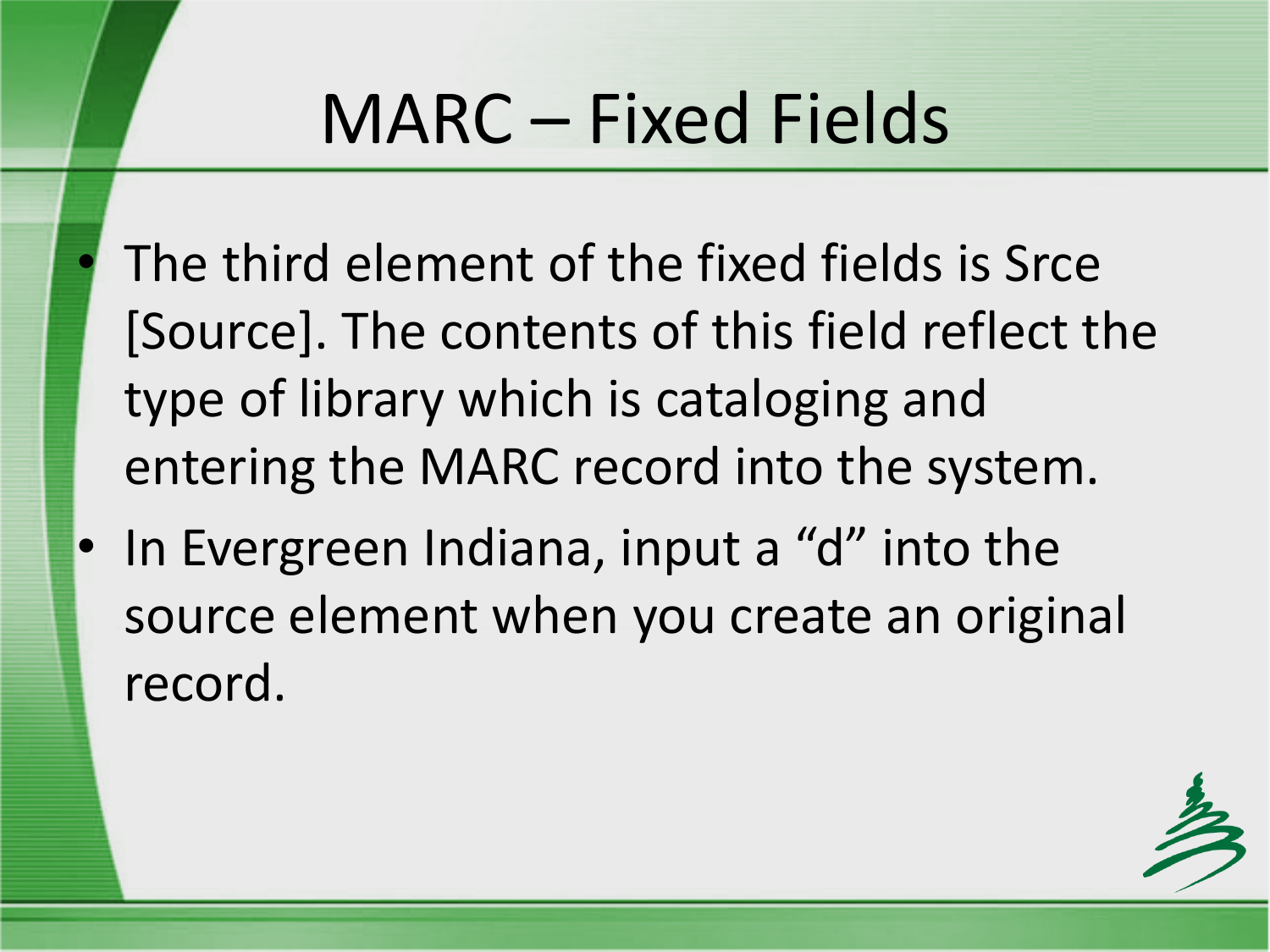The fourth element is Audn [Audience]. This element is extremely important for search filters. You should always fill in the audience field when you are editing the record. For more information on how to use this element in EI, please see the Procedures Guide.

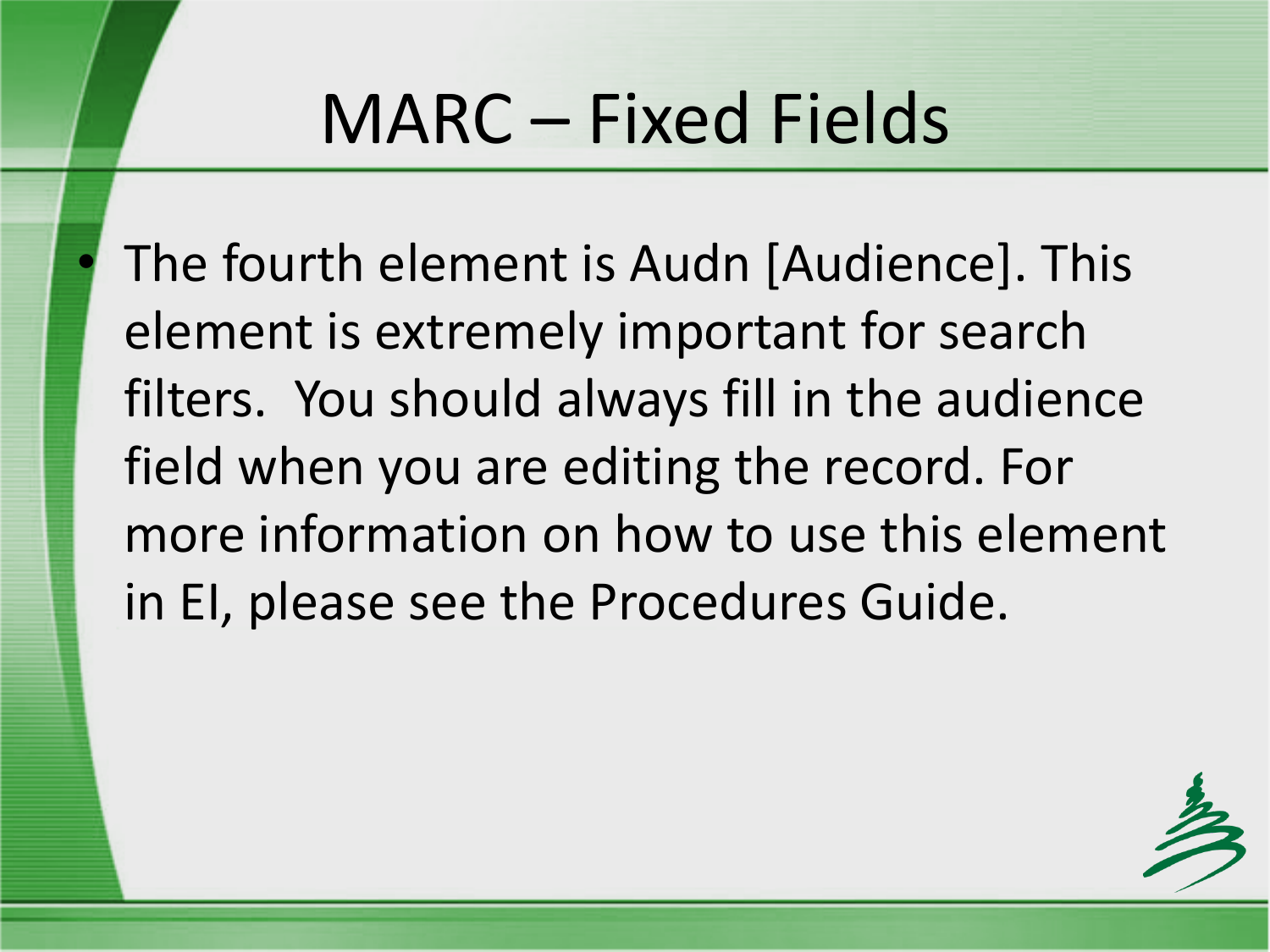The fifth element is Ctrl [Control]. This element is used primarily for archival purposes. It will more than likely be left blank for the materials we catalog in the public library environment. You may see this element filled in Indiana State Library records.

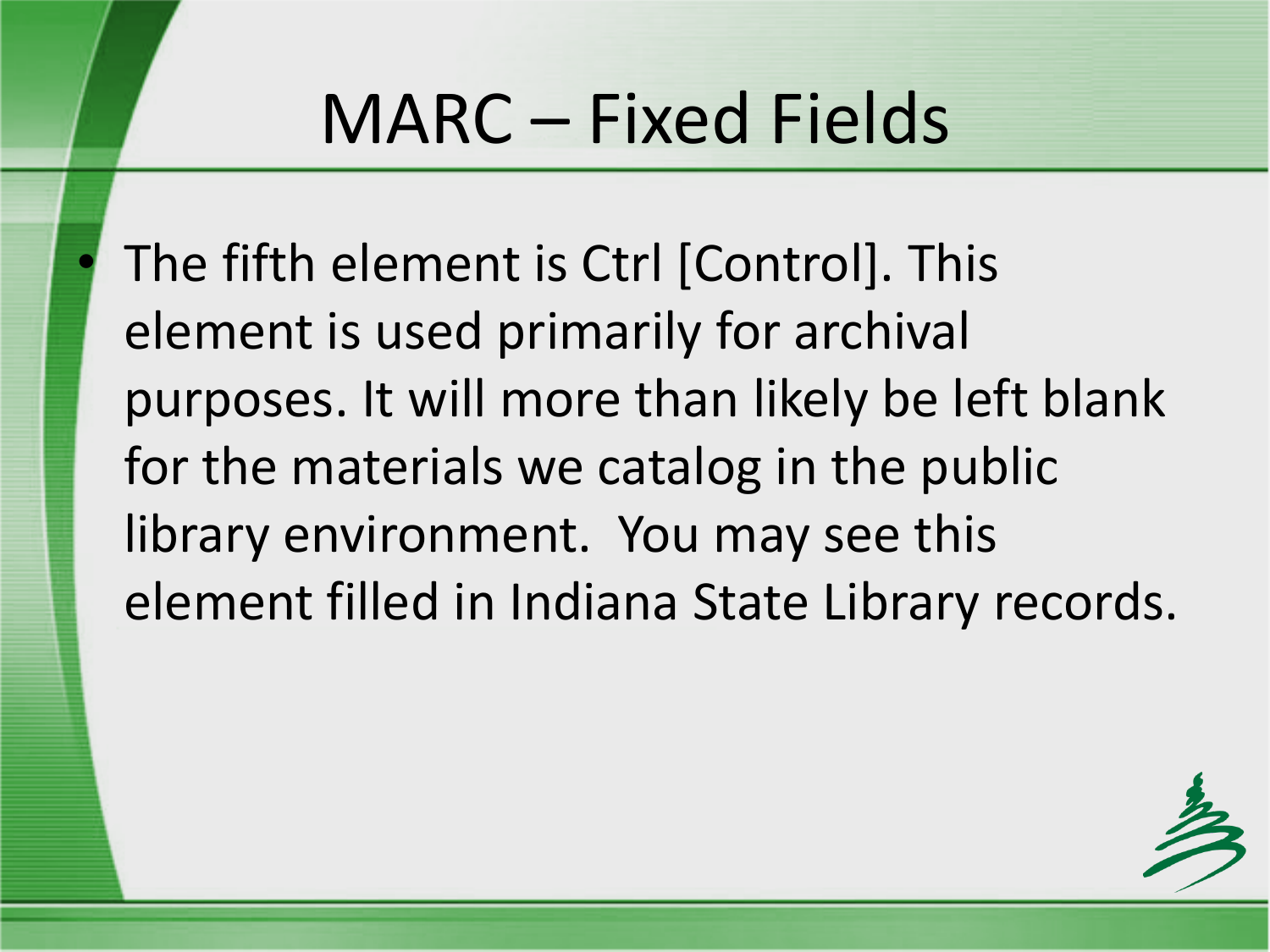- The sixth element is Lang [Language]. This element should reflect the predominant language of the material being cataloged.
- If the item is multilingual or a translation, enter the first code in Lang. Additional language codes (as well as the first code) for the item are entered in field 041 [Language Code].

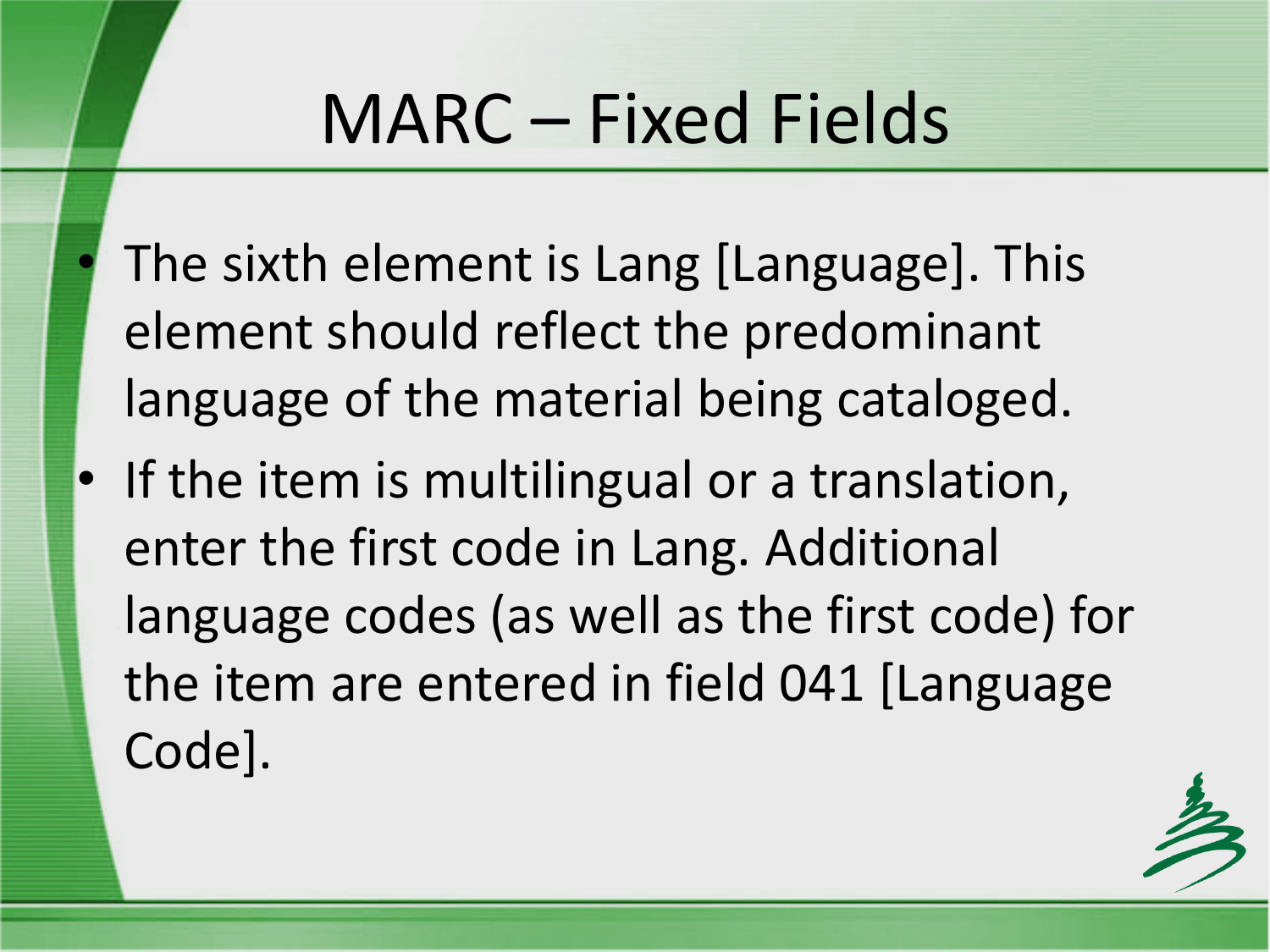Since this code is also used in the search filters, it needs to be properly filled out. You can right click on the entry space for Lang in the grid or visit the following URL for a listing of all available language codes:

<http://calculate.alptown.com/>

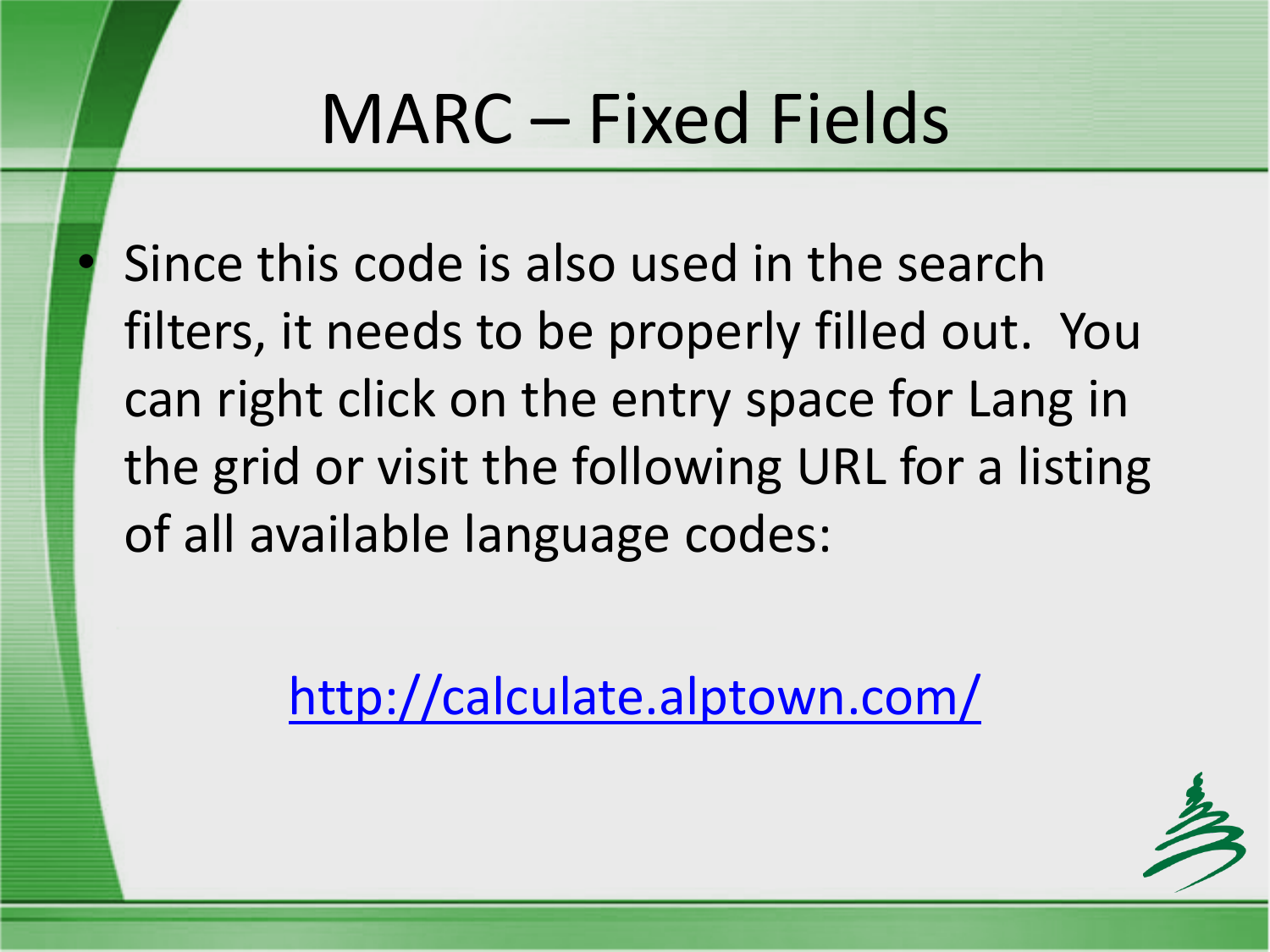The seventh element is BLvl [Bib Level]. For the most part, this element will be "m" for monograph, but you may also see "s" on serial records.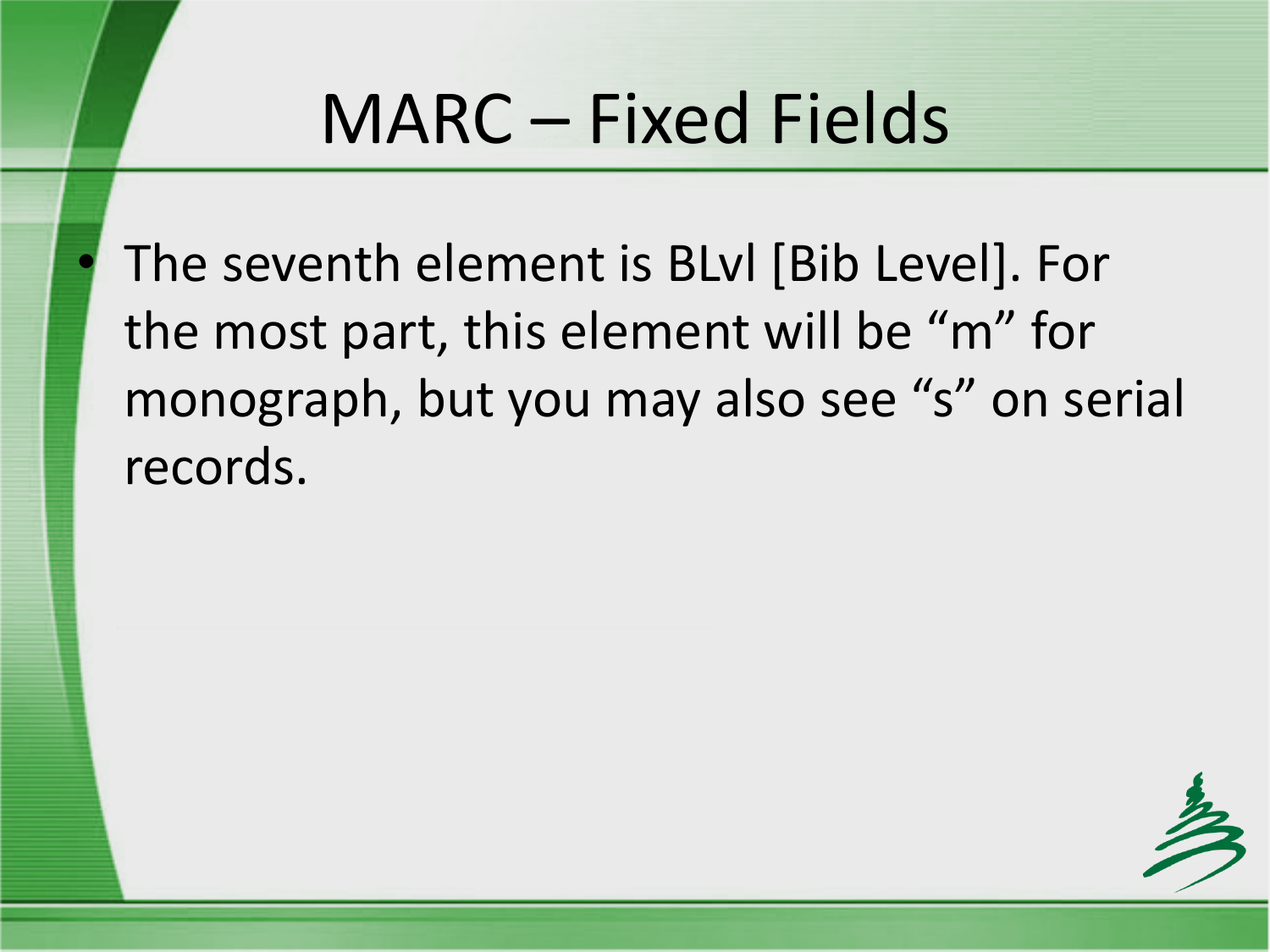The eighth element is Form. For the most part, this element will be blank. However, if you have a large print book, the element must contain a "d". Braille materials should have an "f" in this element.

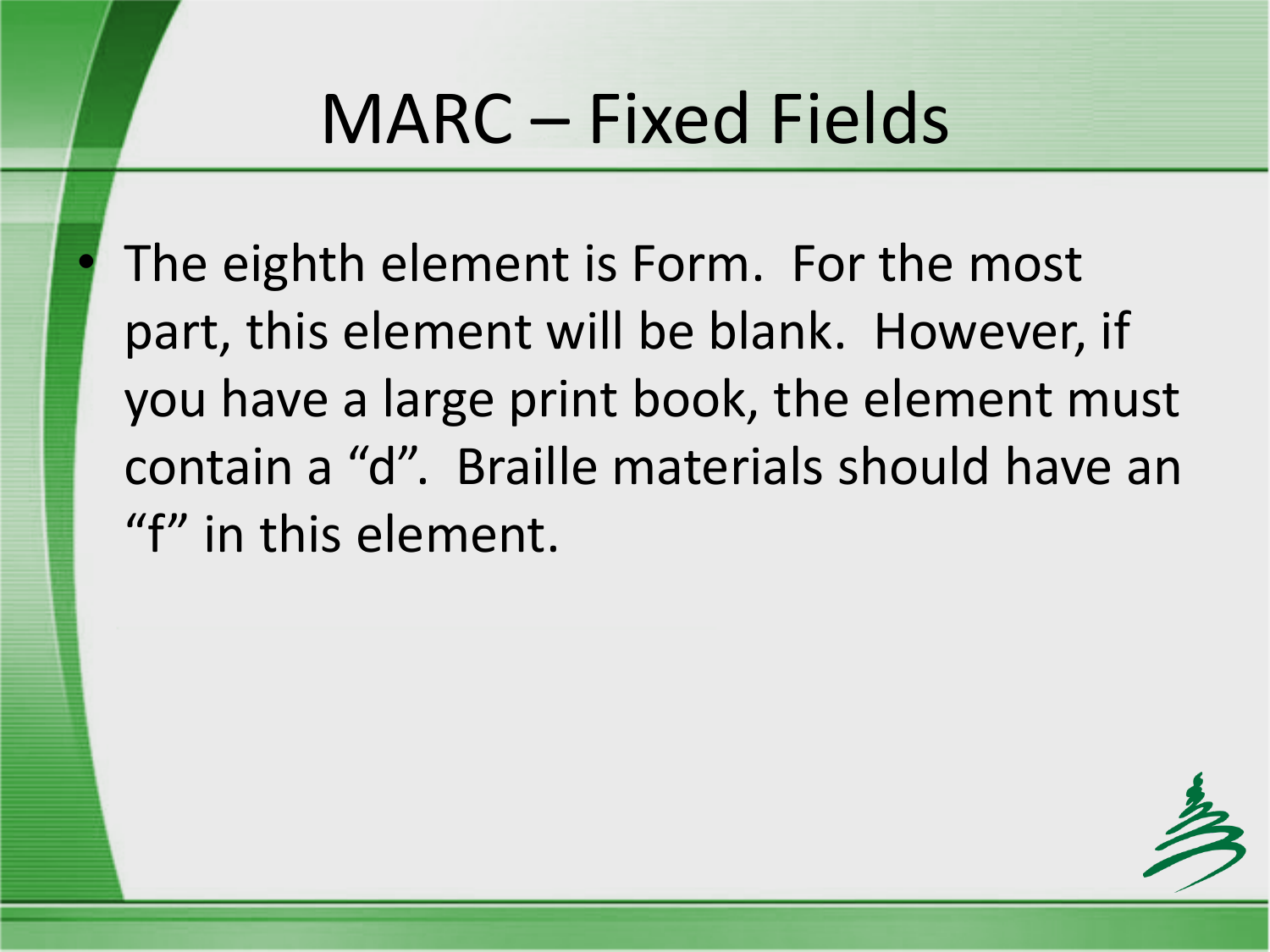The ninth element is Conf [Conference]. This field will either be "0" for no conference or "1" for a conference. In order to be encoded "1", the book has to be the proceedings of a conference or meeting or an official document produced as the result of a conference or meeting.

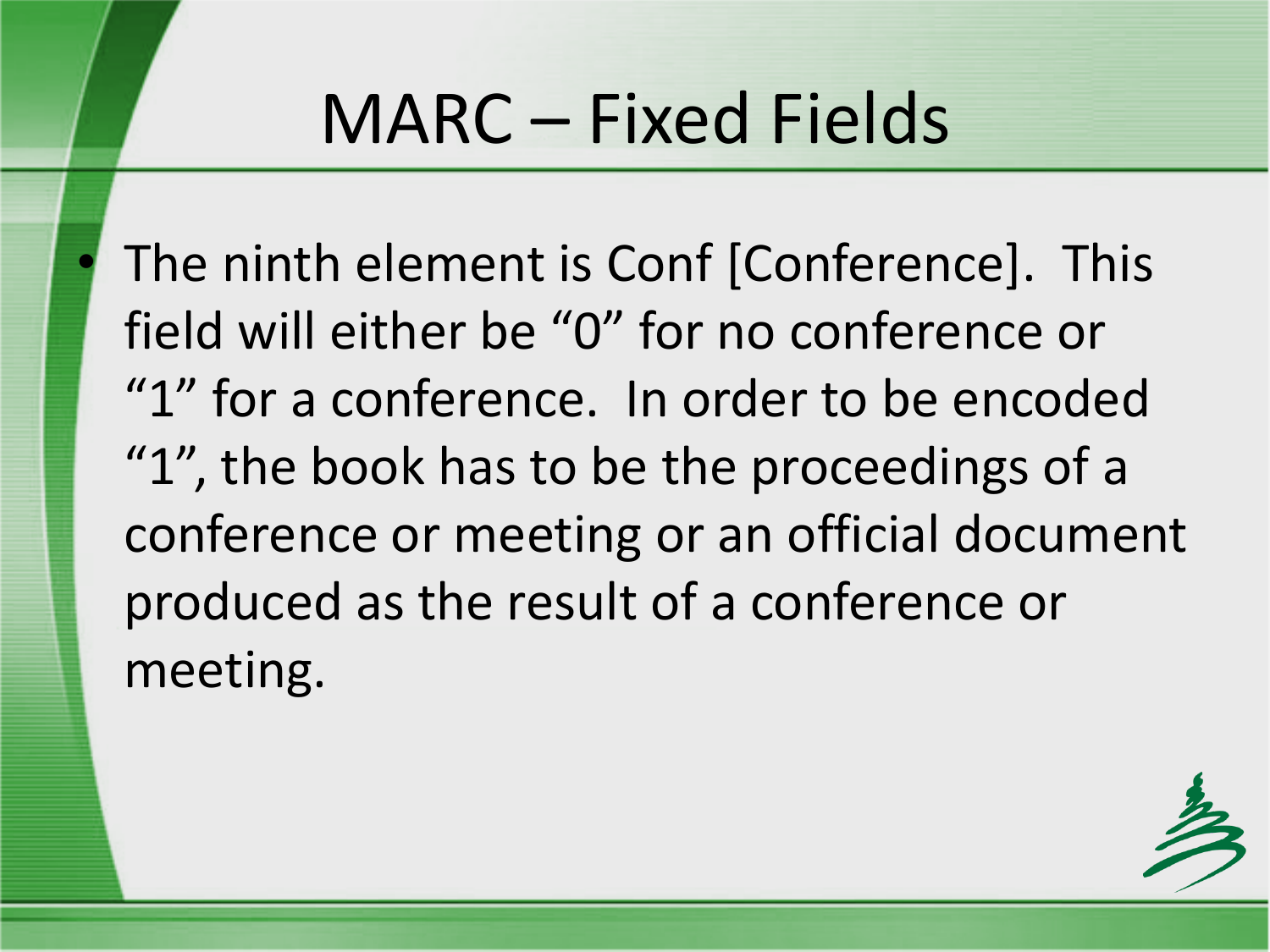The tenth element is Biog [Biography]. This element will be blank unless you are cataloging materials which contain some type of biographical information. The Bibliographic Formats and Standards provides detailed information as to what constitutes a work containing biographical information.

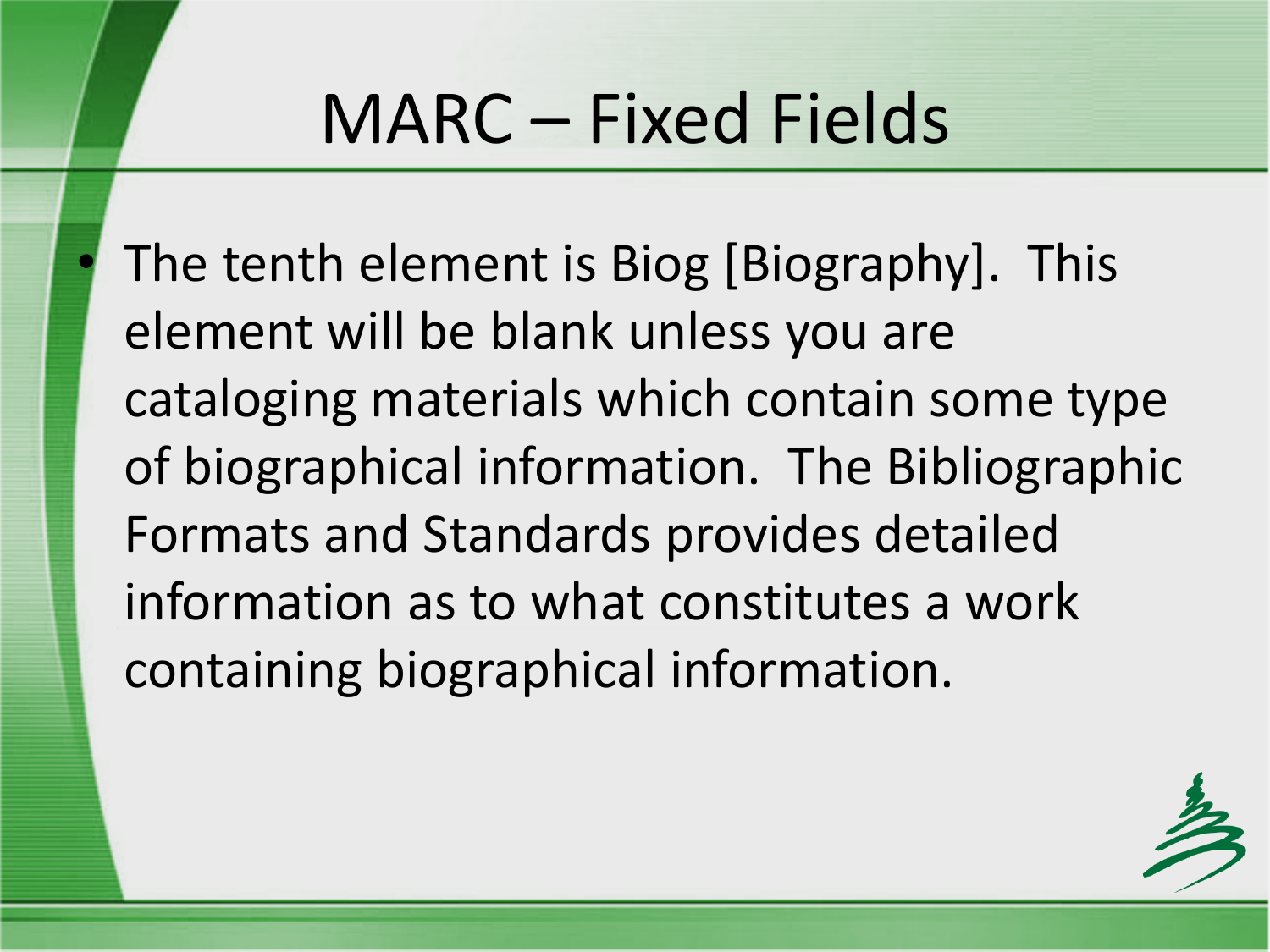The eleventh element is Mrec [Modified Record]. This is a little used element, which for the most part will remain blank. Guidelines for its use can be found in the Bibliographic Formats and Standards.

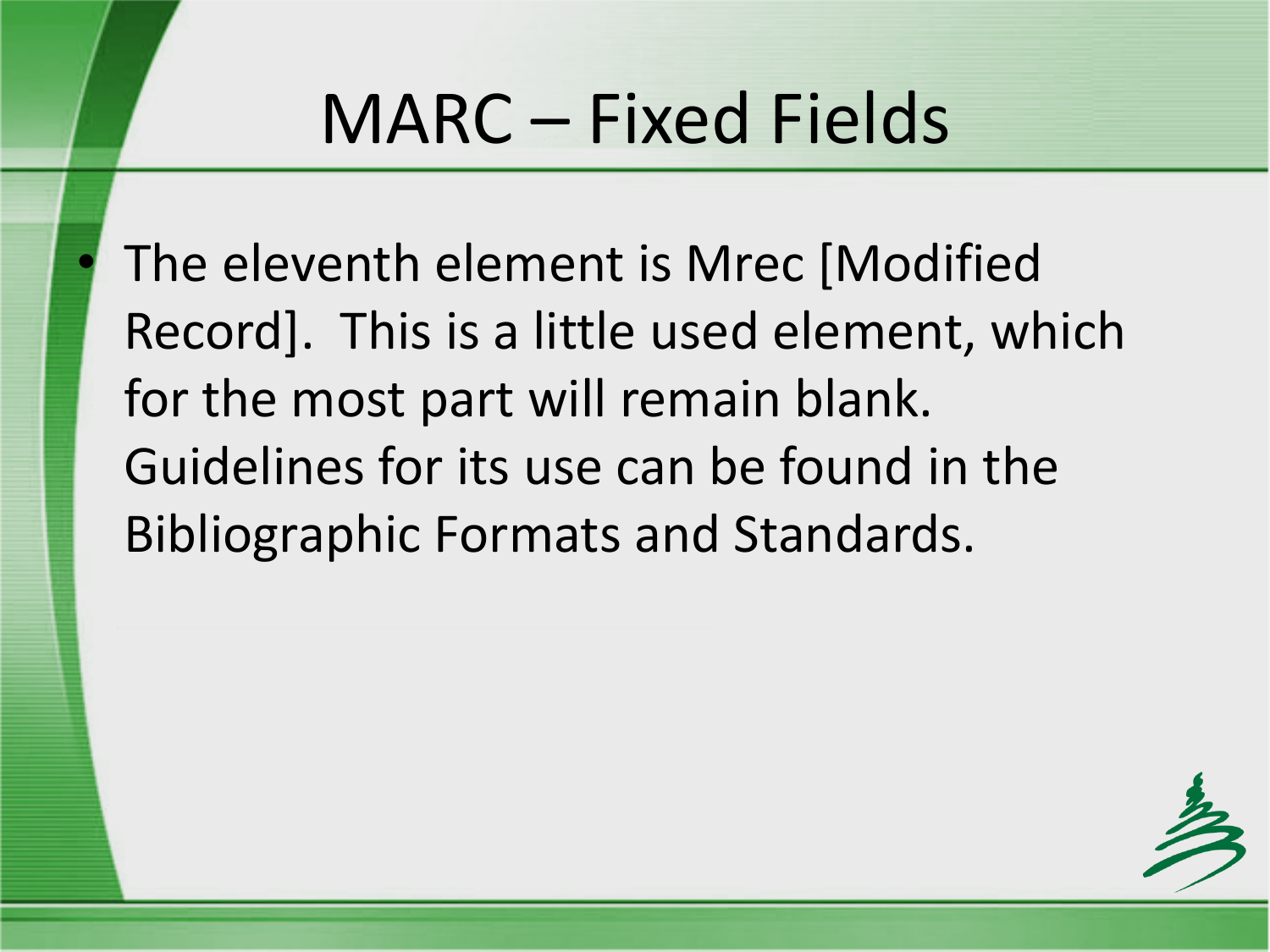The twelfth element is Ctry [Country]. This element reflects where the material was published and should be the code for the place of publication found in the ‡a (subfield a) of the 260 field. The codes for this element can be found at:

<http://calculate.alptown.com/>

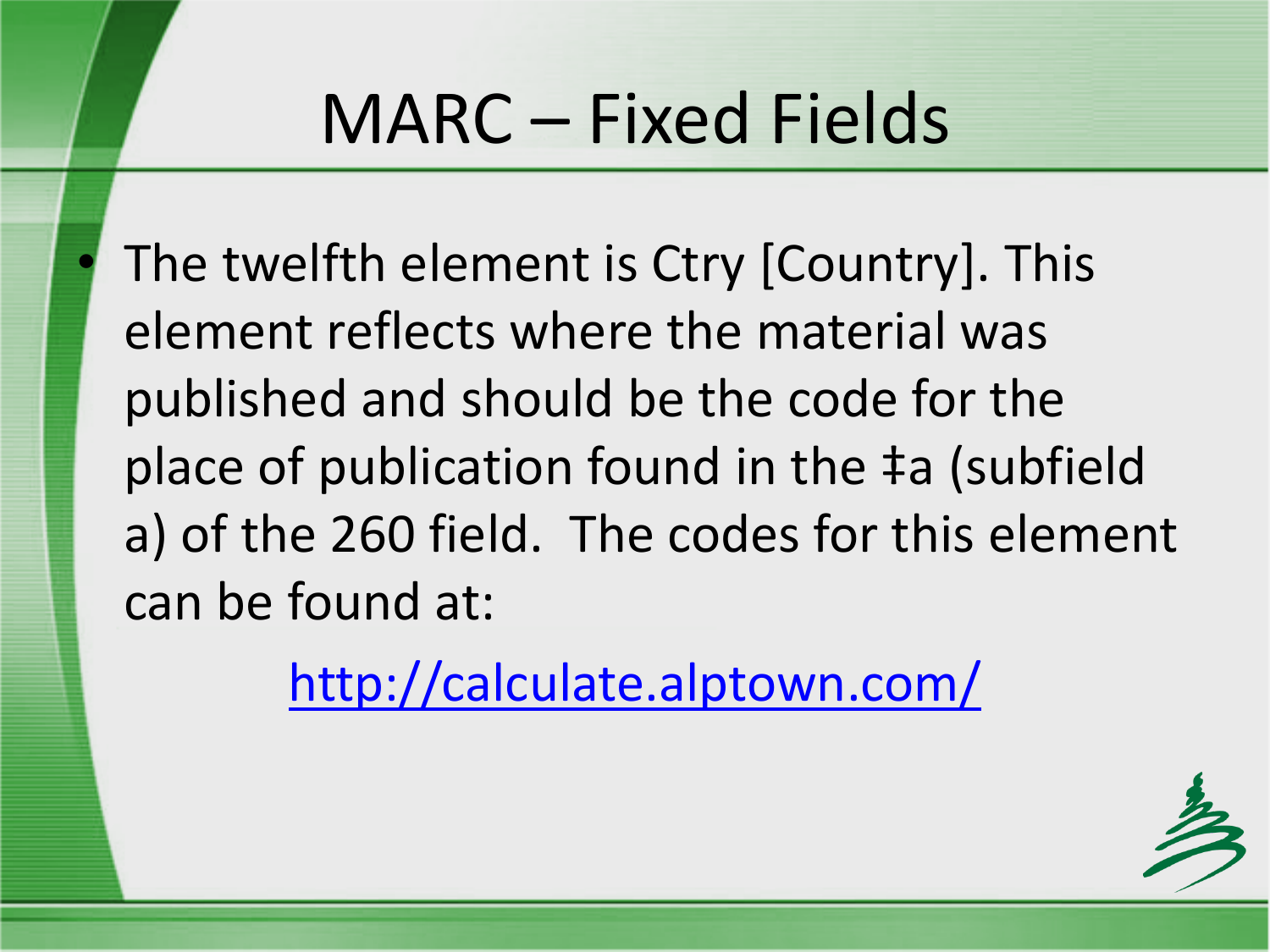The thirteenth element is Cont [Contents]. This element has spaces for four separate codes. They should be encoded in alphabetical order. The cataloger should select the four most important codes if there are more than four codes which are relevant for the work in hand.

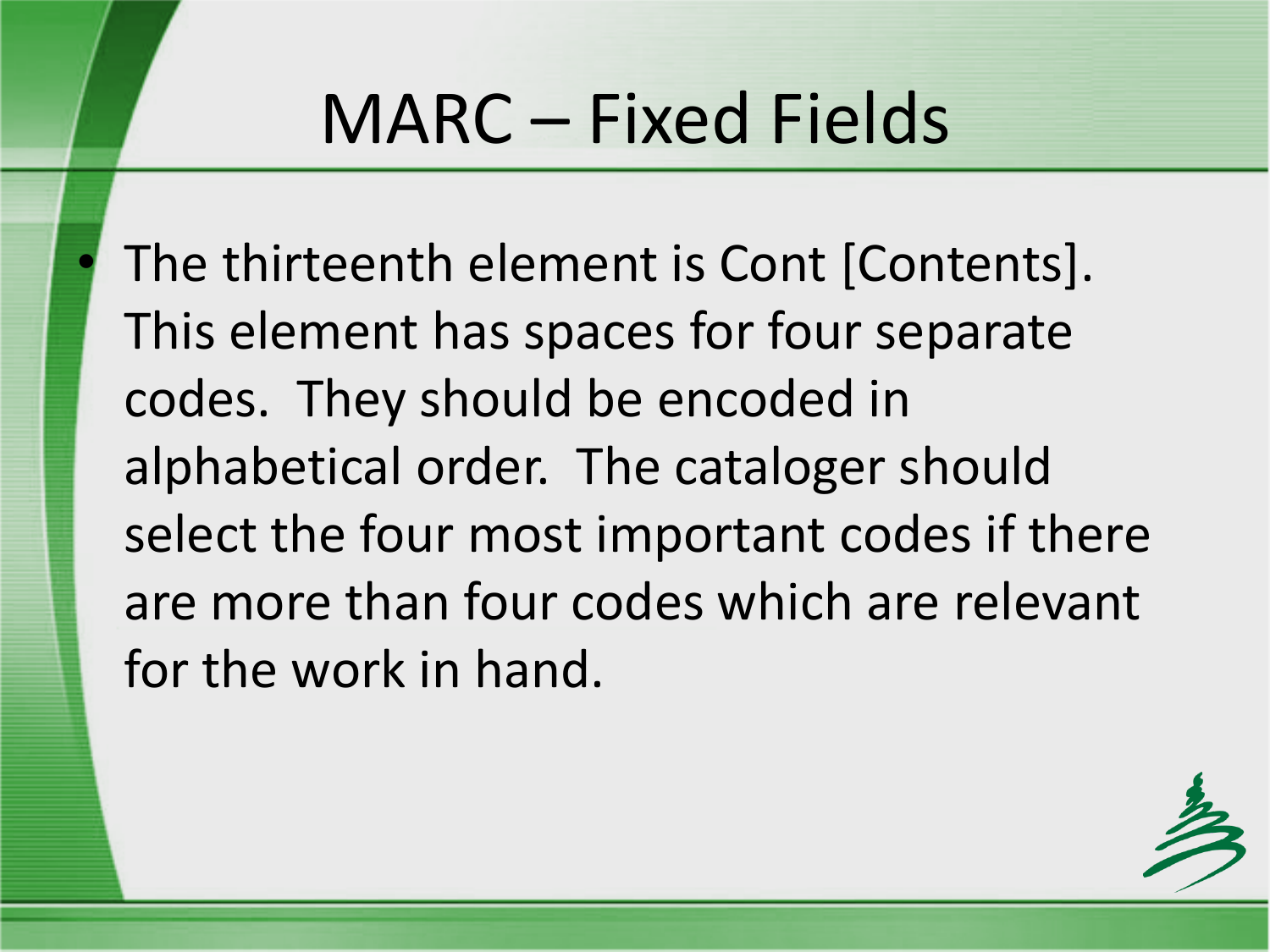The fourteenth element is Gpub [Government] Publications]. This code establishes the jurisdictional level of the issuing body. If the material is not published by a governmental agency, this code should be left blank.

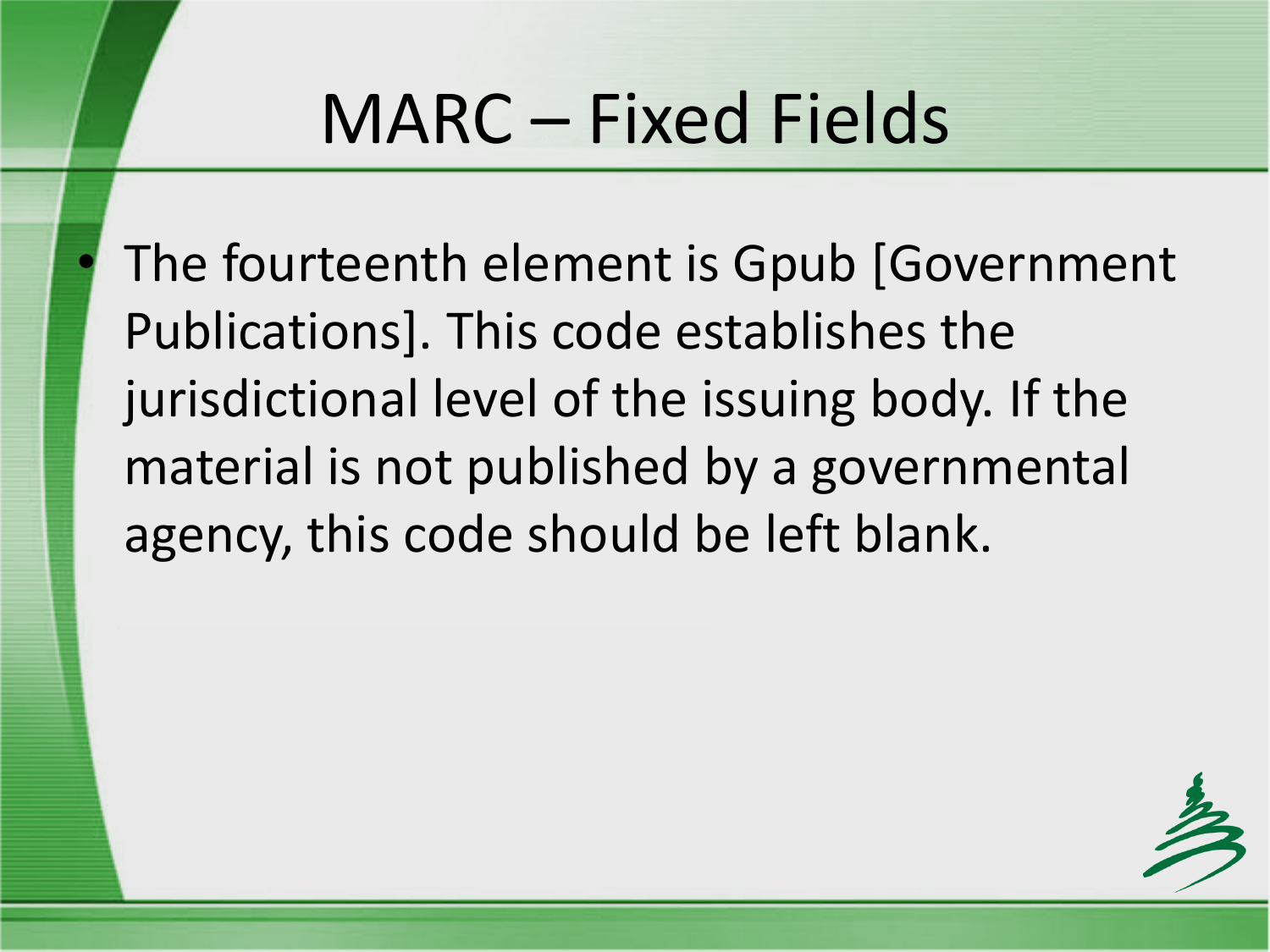The fifteenth element is LitF [Literary Form]. Originally this element had only "0" for nonfiction and a "1" for fiction. However, the element was later redefined to include several other codes. Most of the time, you will see either the "0" or "1", but the other codes may be used by the cataloger to be more specific.

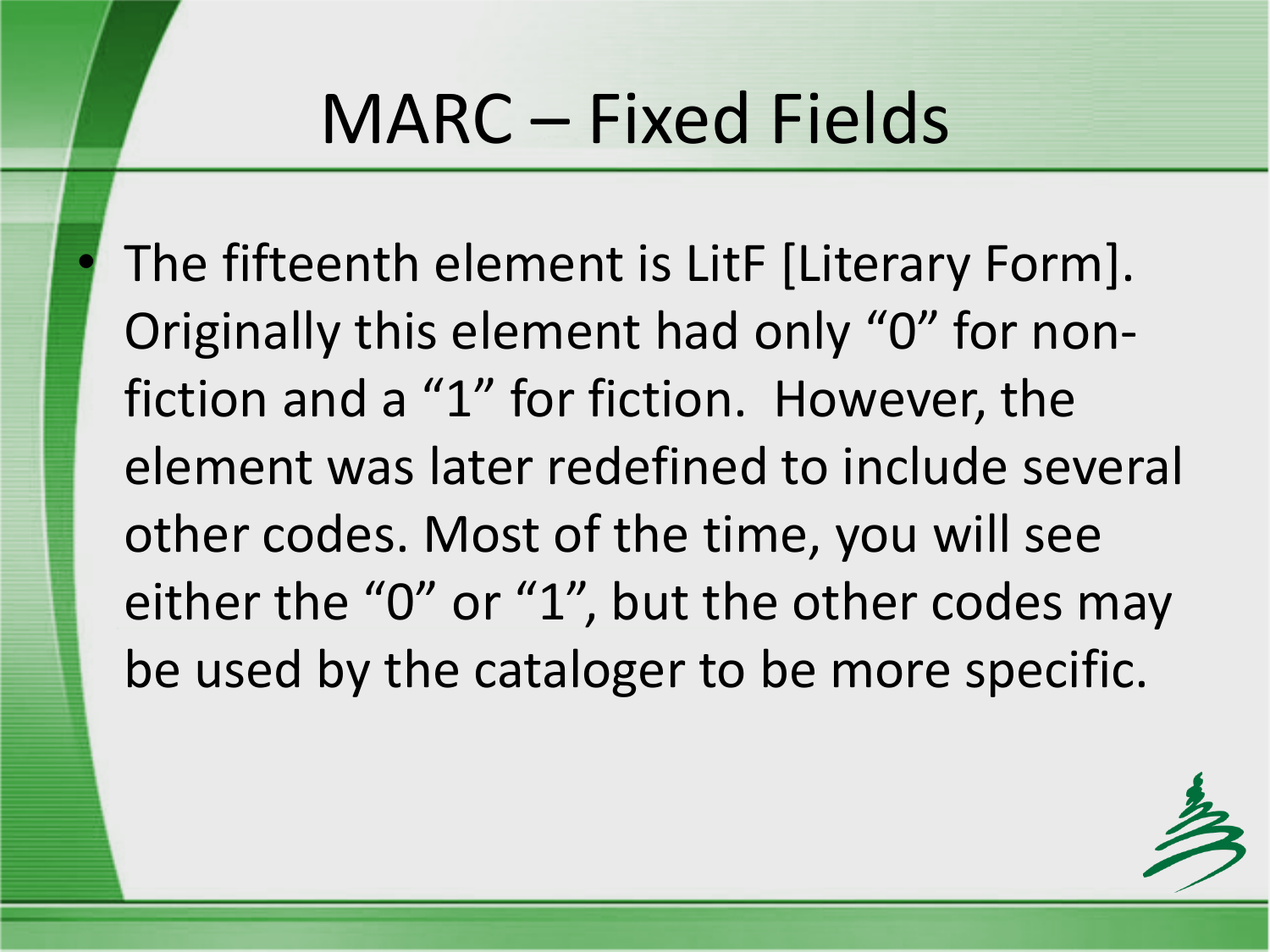The sixteenth element is Indx [Index]. This code is either "0" for no index or "1" indicating the item does have an index. There should also be a note in the body of the record indicating whether the material has an index.

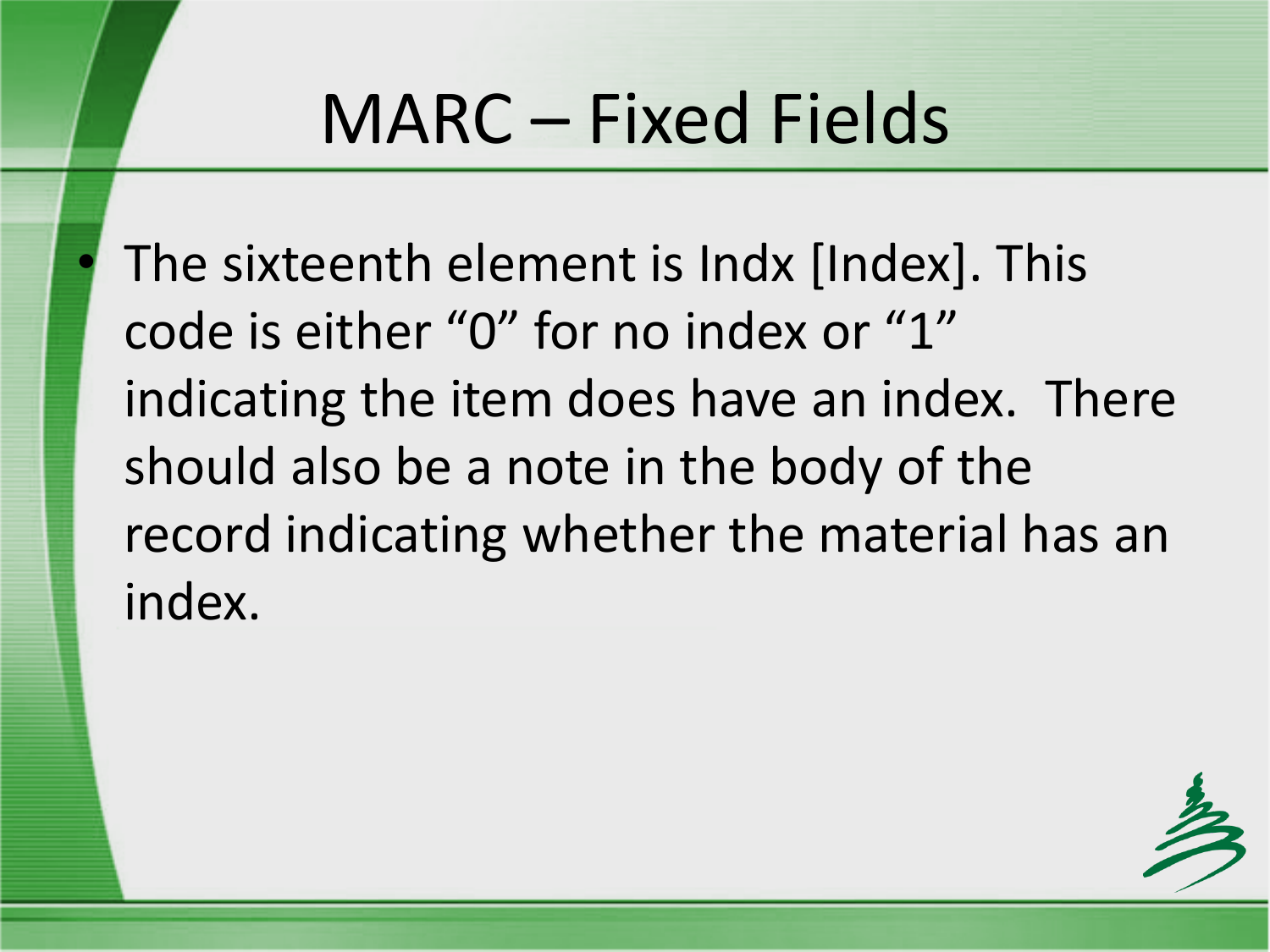- The seventeenth element is Desc [Descriptive Cataloging Form]. This is the code for the cataloging rules being used to catalog the material.
	- AACR2 records should be encoded as "a".
	- RDA records should be encoded as "i".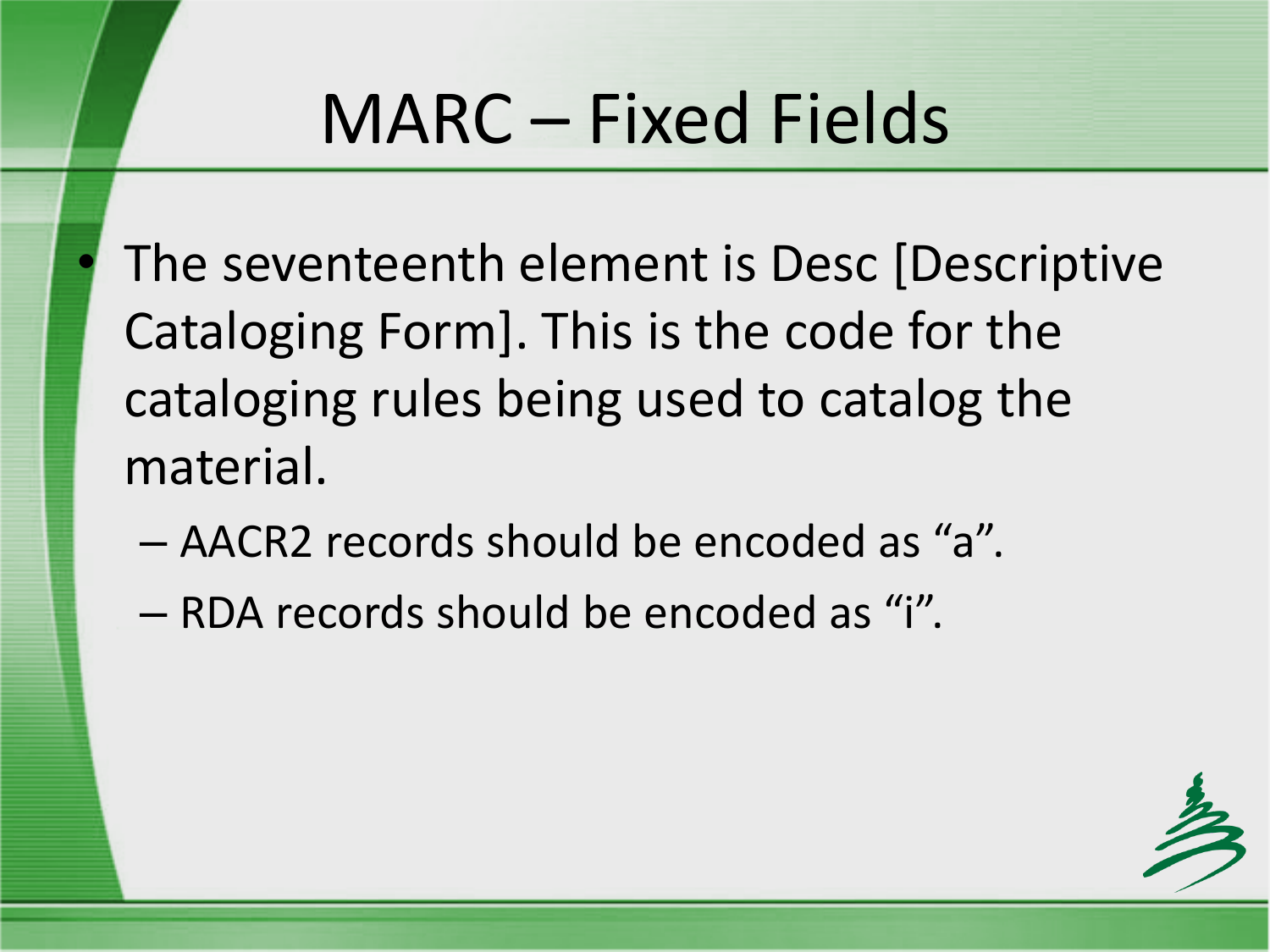The eighteenth element is Ills [Illustrations]. This element can have up to four code, input in alphabetical order. The codes should reflect the information found in ‡b of the 300 field. The codes in the Ills element in the fixed field will not appear in the same order as the listing in the 300 ‡b.

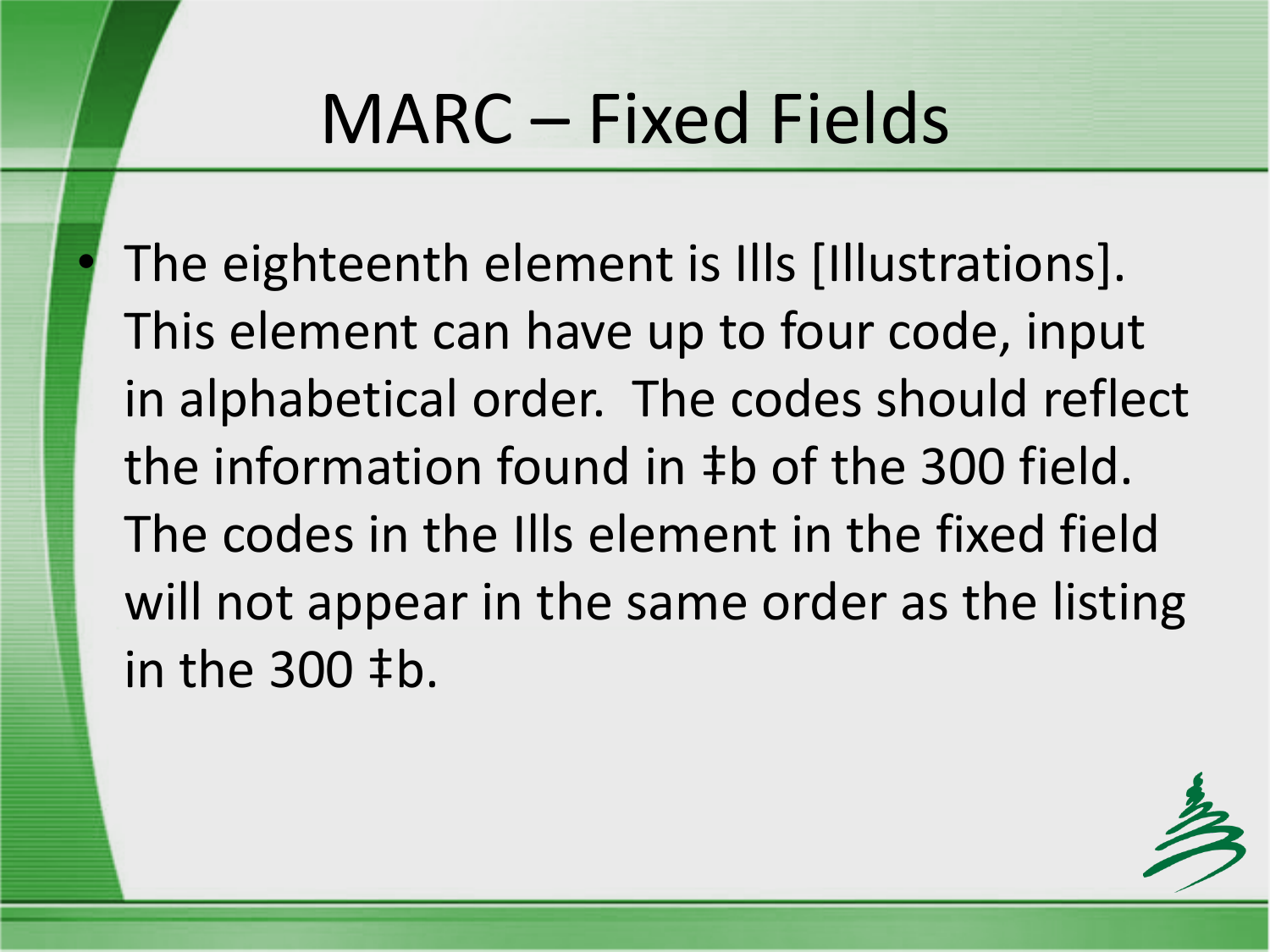The nineteenth element is Fest [Festschrift]. This is a little used code which will primarily be encoded "0" for not a Festschrift. A "1" is used for Festschrifts. A Festschrift is a book or other material published in honor of an individual, usually upon one's retirement, a significant birthday or anniversary of employment, etc. It usually includes works by that individual's colleagues or contemporaries.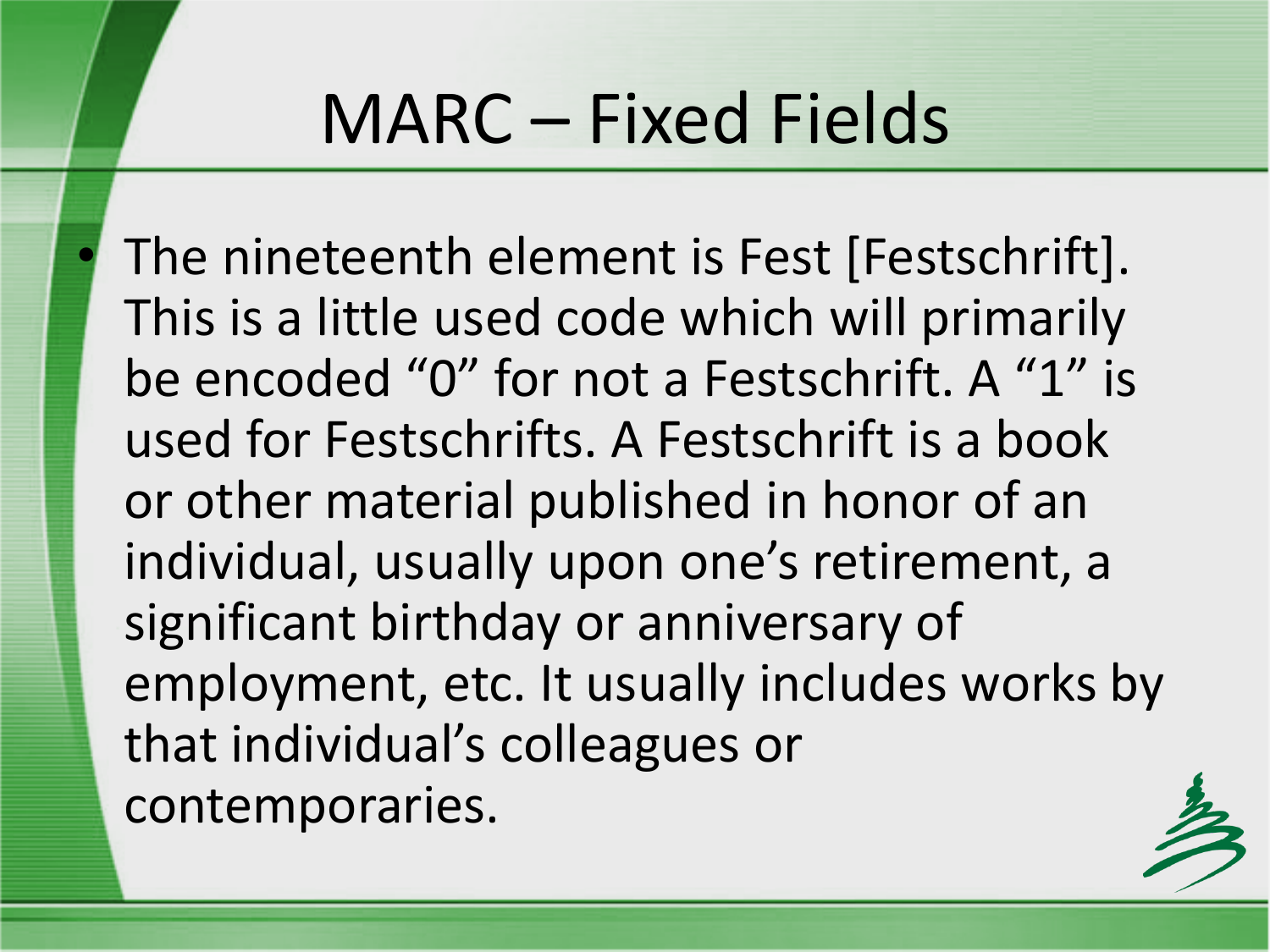The twentieth element is DtSt [Date/Publication Status]. The most common code is "s" for a single date. When you need to include more that one date, the code will depend on the relationship between the two dates. For currently published serials, the code should always be "c". For more information, see OCLC Bibliographic Formats and Standards.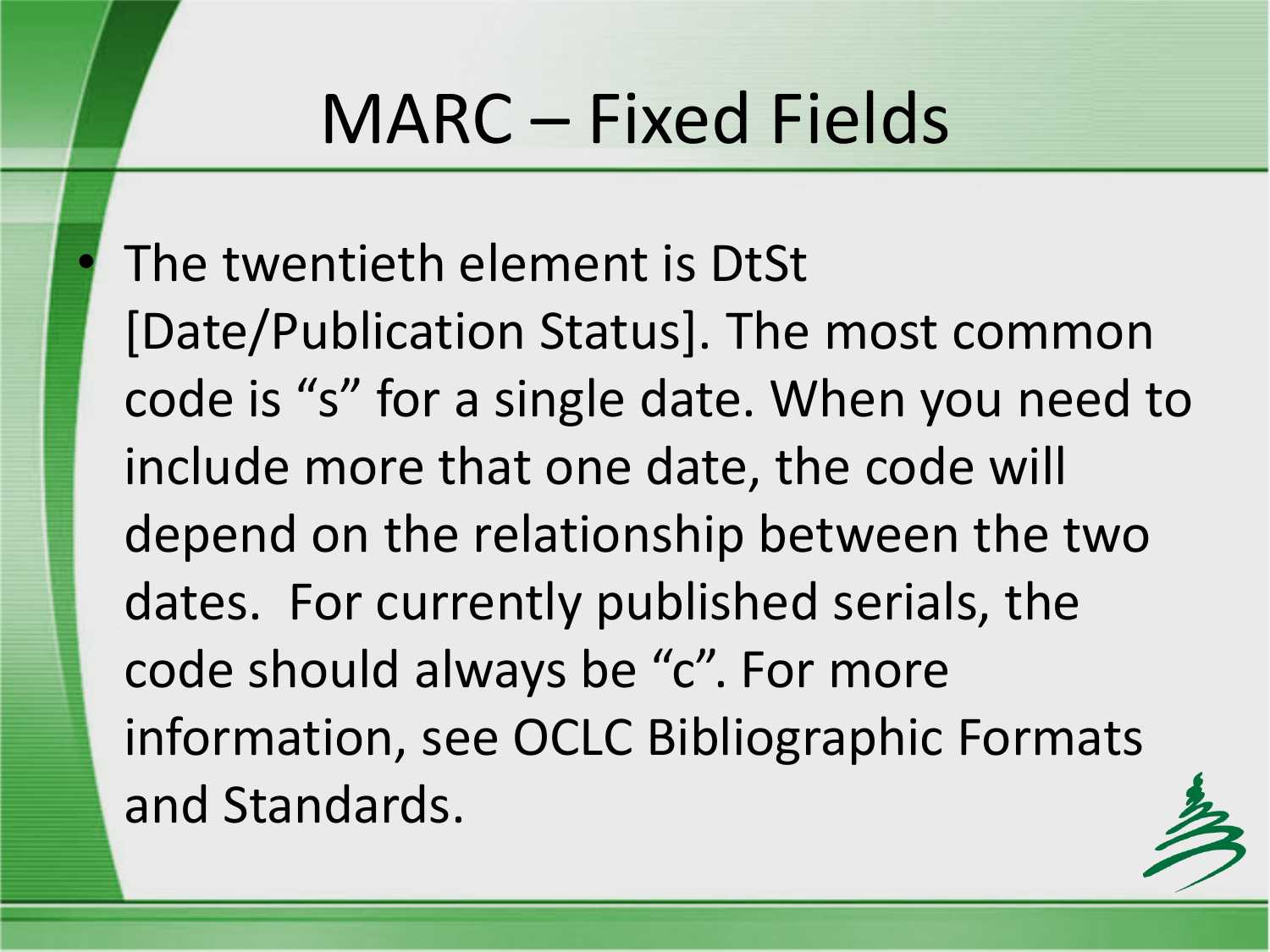The final two elements are the date fields. There should always be a date in the first of the two fields. If the cataloger has supplied a second date in the body of the record, usually in the ‡c of the 260 or 264 field(s), that date should be entered in the second of the two date fields.

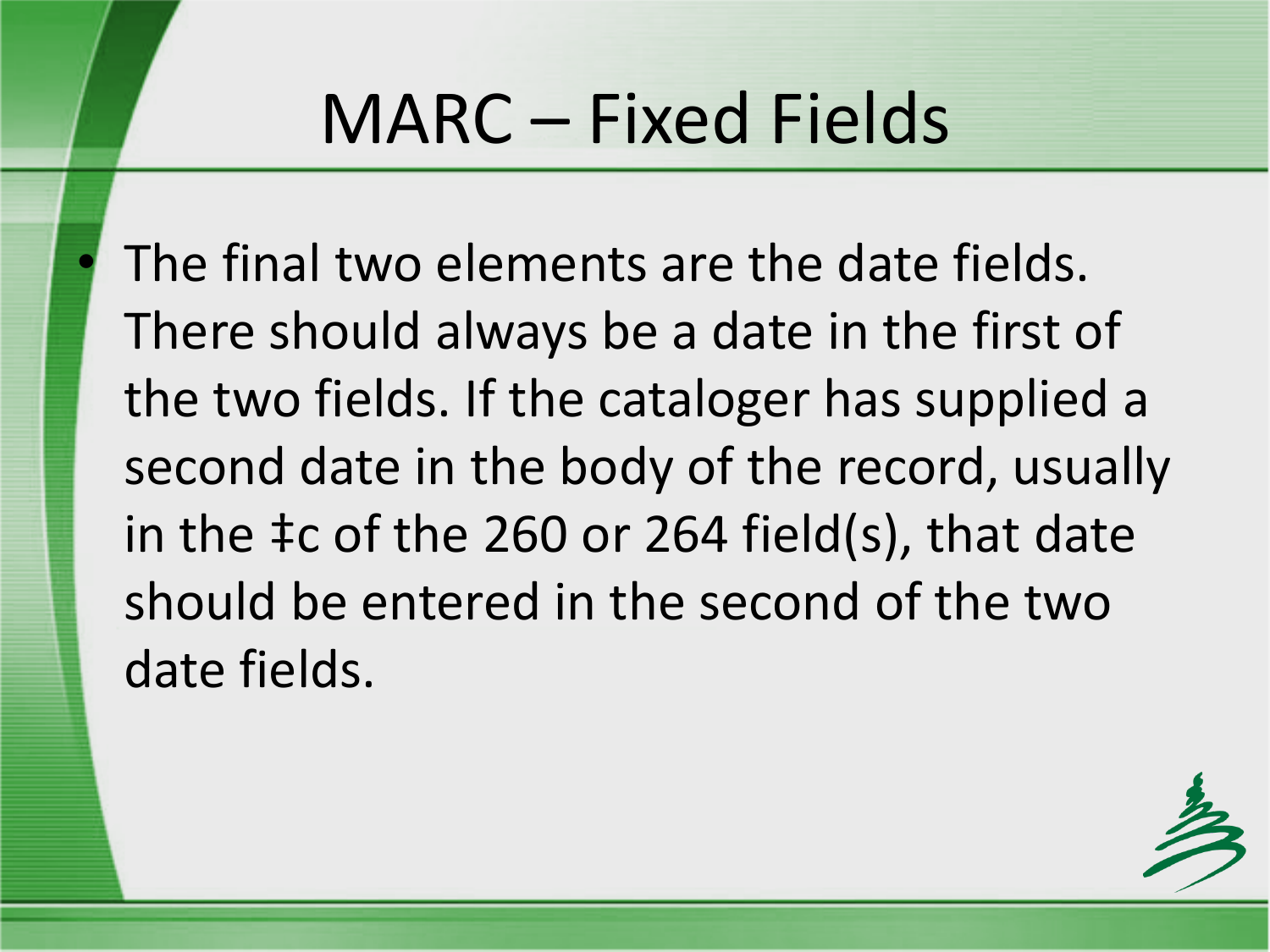Many of the elements we have reviewed for books will also be applied to other types of formats. However, each of the other formats has its own set of elements in the fixed fields as well.

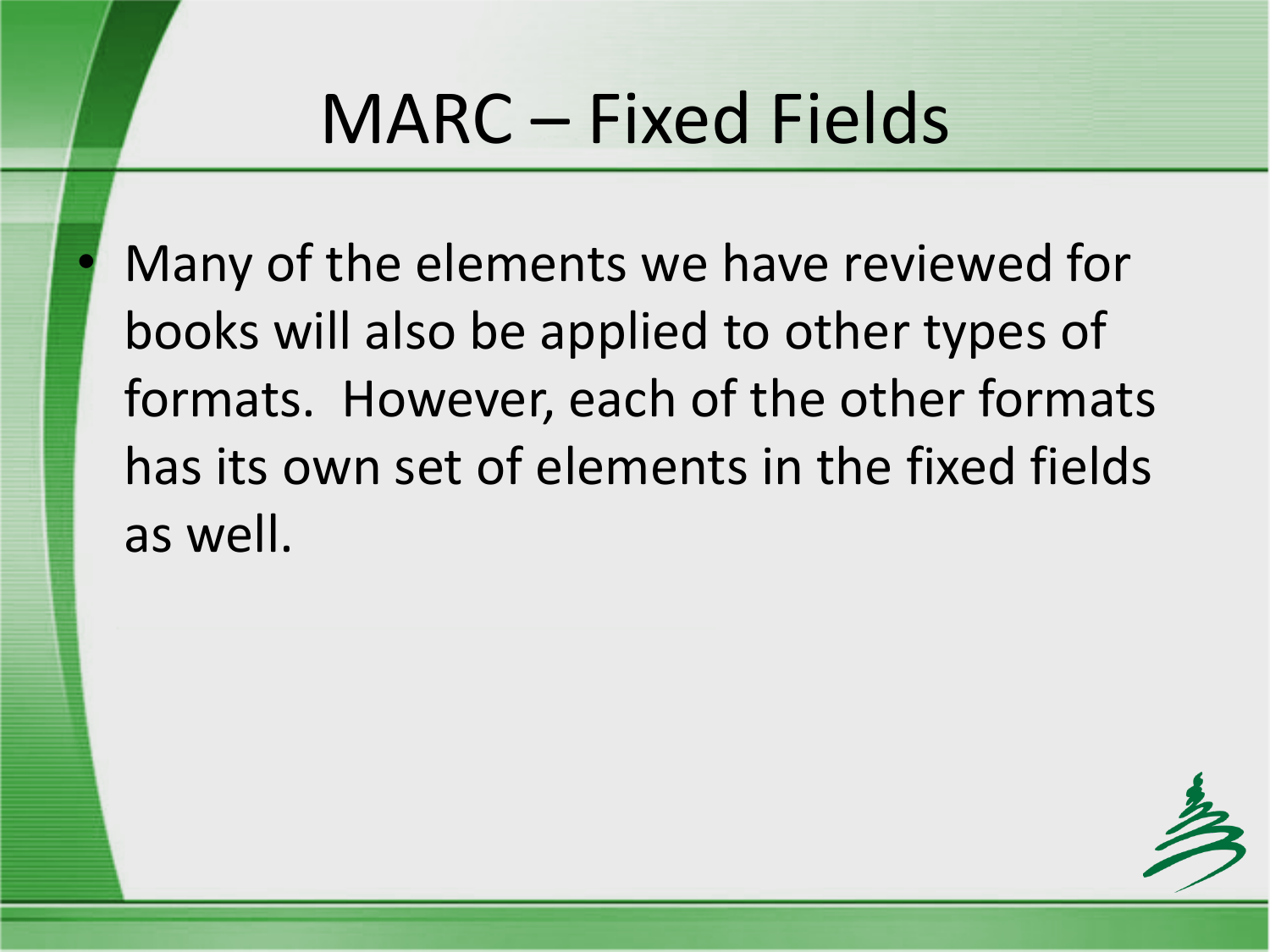#### Fixed fields for DVDs [and Blu-rays and VHS]:

**MARC Record** 

#### Fixed Fields -- Record type: VIS

|                   | <b>Type</b> $ q $ |              | <b>ELvI</b>      |             | K                        | <b>Srce</b> | d           | <b>Audn</b> |    | <b>Ctrl</b> |  | Lang        | eng |
|-------------------|-------------------|--------------|------------------|-------------|--------------------------|-------------|-------------|-------------|----|-------------|--|-------------|-----|
| <b>BLvI</b>       |                   | $\mathsf{m}$ | Form             |             |                          |             |             |             |    | <b>MRec</b> |  | <b>Ctry</b> |     |
|                   |                   |              |                  |             |                          | <b>GPub</b> |             |             |    |             |  |             |     |
|                   | Desc  i           |              |                  |             |                          |             |             | <b>DtSt</b> | İs | Date1       |  | Date2       |     |
| <b>TMat</b> $ v $ |                   |              |                  | <b>Time</b> |                          | $Tech$      |             |             |    |             |  |             |     |
| LDR               |                   |              |                  |             | 00818cgm a2200385Ki 4500 |             |             |             |    |             |  |             |     |
| 005               |                   |              | 20081217023715.0 |             |                          |             |             |             |    |             |  |             |     |
| 007               |                   |              | vd cvaizq        |             |                          |             |             |             |    |             |  |             |     |
| 008               |                   |              |                  | 060124s     |                          |             | $\mathbf n$ |             | f  | vleng d     |  |             |     |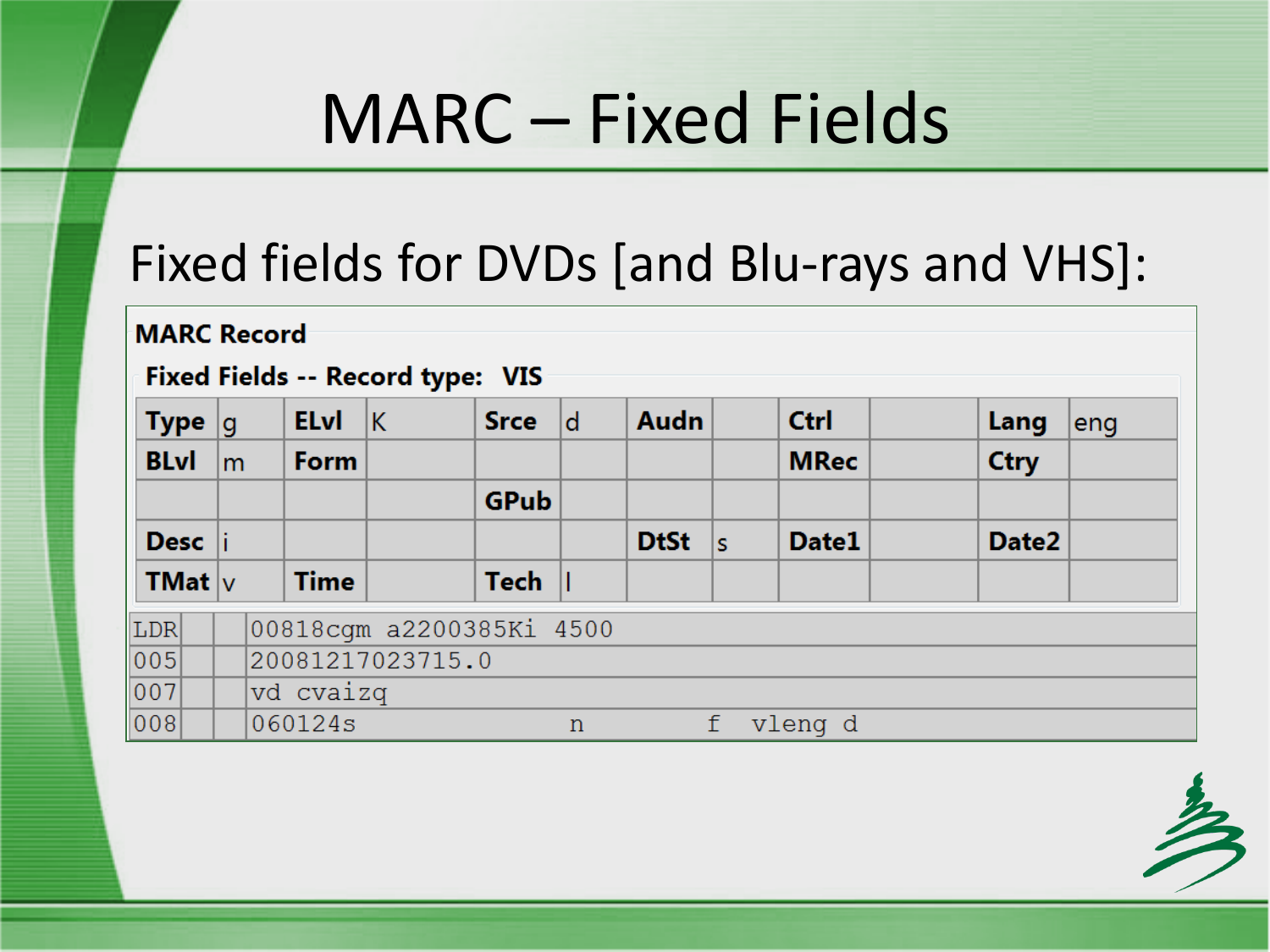- Once again, the first element of the fixed fields is TYPE. This element will always be "g" for DVDs, Blu-rays, and videocassettes. When using the EI templates, this field is prefilled.
- The coding of TYPE together with Form and elements of the 007 are used to determine the icon that is displayed on the record in the OPAC.

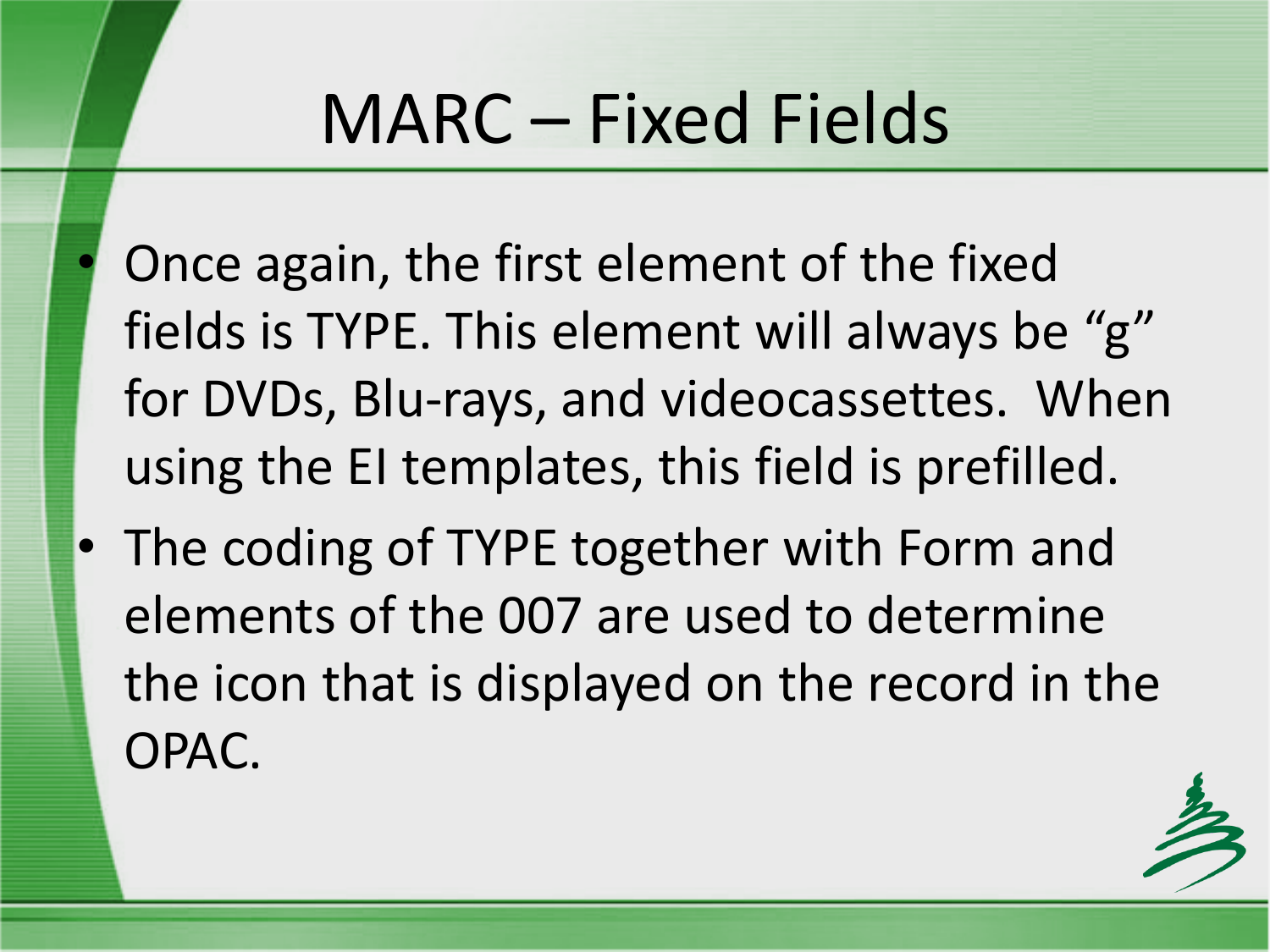In the bottom line of the fixed fields for DVDs, Blu-rays, and VHS, the element TMAT [Type of Material] will always be "v" for videorecordings.

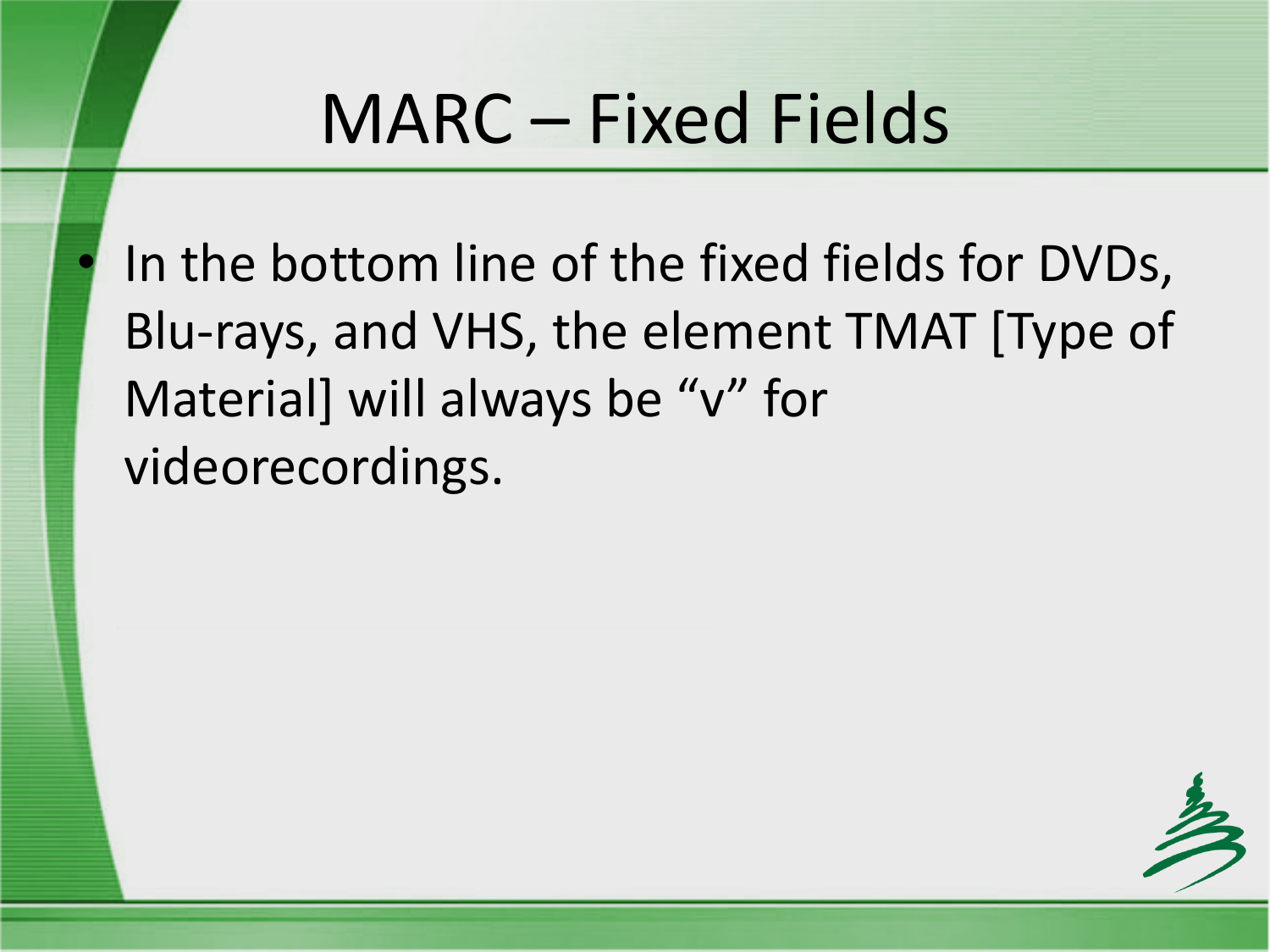The next element is Time. This element reflects the running time of the presented videorecording. Do not include the running time for special features which are listed on the containers. The same time should be reflected in the 300 ‡a.

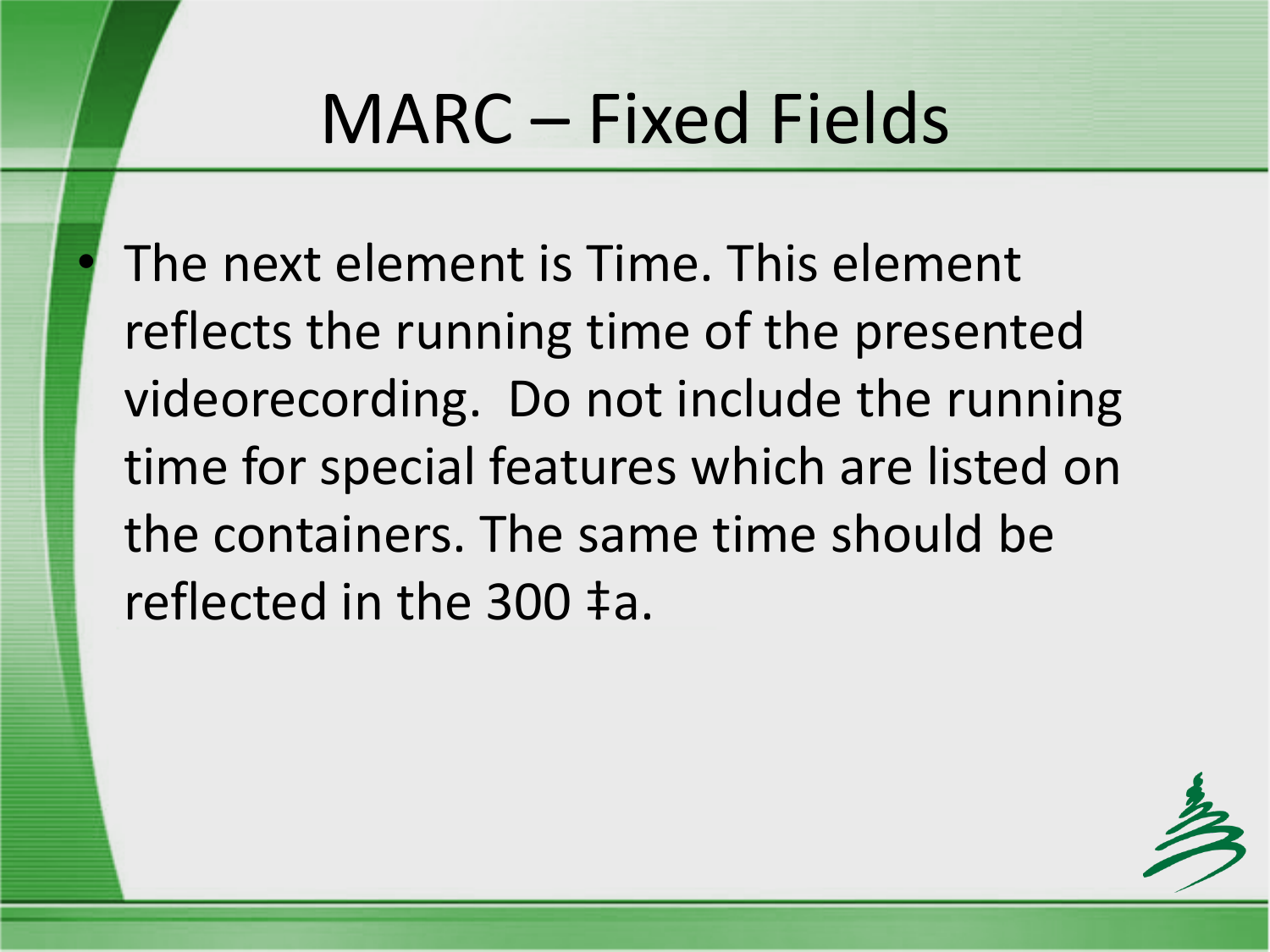• The last element is Tech [Technique]. This refers to the technique used to create the motion picture. The two most commonly used codes are "l" for live action and "a" for animation.

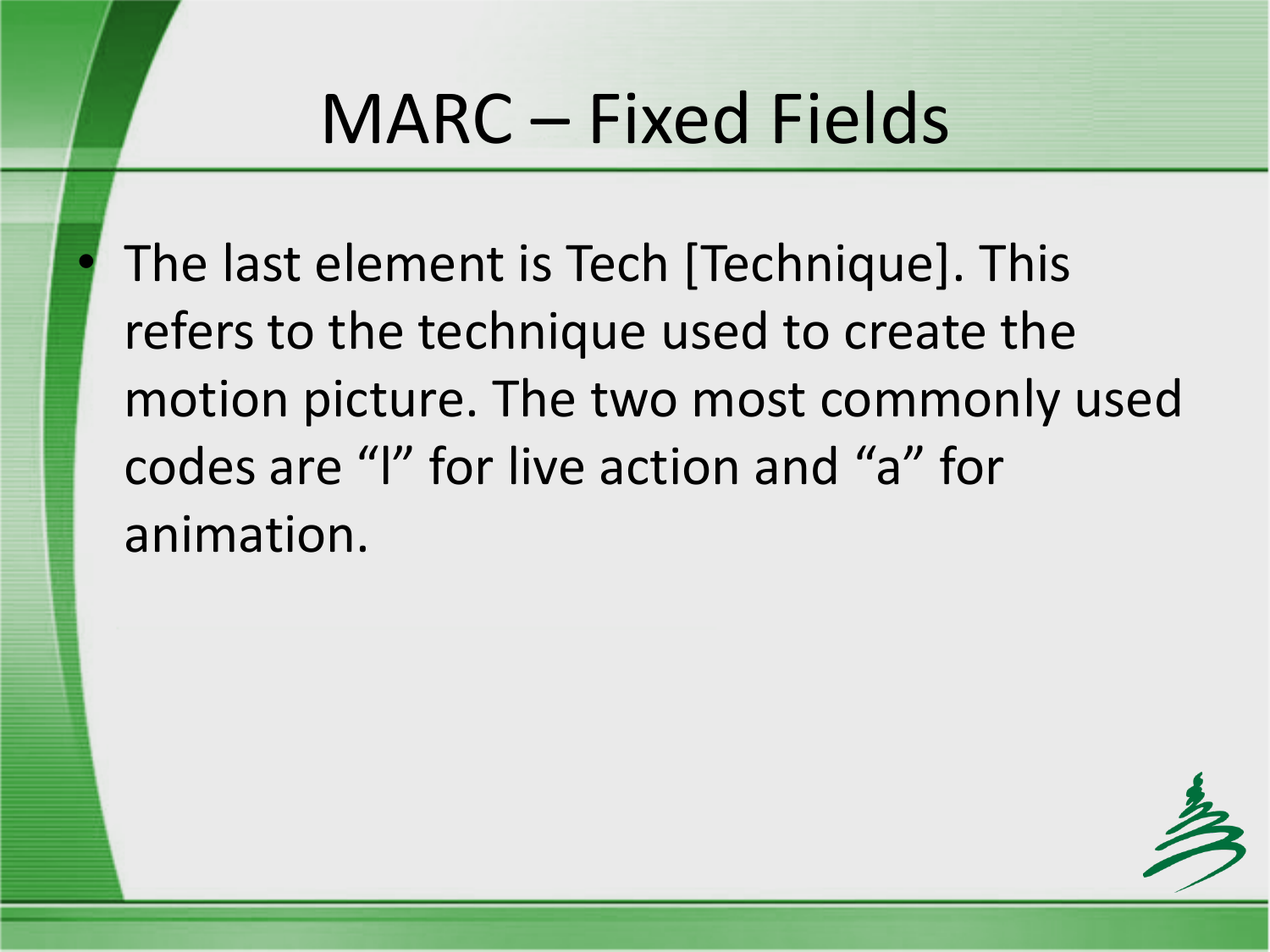#### Fixed fields for audiobooks:

|                     | <b>MARC Record</b><br>Fixed Fields -- Record type: REC |                          |                         |                   |      |                   |    |             |                    |     |  |  |
|---------------------|--------------------------------------------------------|--------------------------|-------------------------|-------------------|------|-------------------|----|-------------|--------------------|-----|--|--|
| Type  i             |                                                        | <b>ELvI</b>              | $\overline{\mathsf{K}}$ | Srce d            |      | Audn              |    | Ctrl        | Lang               | eng |  |  |
| <b>BLvI</b>         | $\mathsf{Im}$                                          | <b>Form</b>              |                         |                   |      |                   |    | <b>MRec</b> | <b>Ctry</b>        |     |  |  |
| Desc  i             |                                                        |                          |                         |                   |      | DtSt $ s $        |    | Date1       | Date2              |     |  |  |
| TrAr $ n $          |                                                        | Part $ n $               |                         | <b>LTxt</b> $ f $ |      | <b>FMus</b> $ n $ |    | <b>AccM</b> | <b>Comp</b> $ nn $ |     |  |  |
| $\vert$ LDR $\vert$ |                                                        | 00684cim a2200301Ki 4500 |                         |                   |      |                   |    |             |                    |     |  |  |
| $\overline{005}$    | 20081217021957.0                                       |                          |                         |                   |      |                   |    |             |                    |     |  |  |
| 007                 |                                                        |                          | sd fsngnn----u          |                   |      |                   |    |             |                    |     |  |  |
| 008                 |                                                        | 060124s                  |                         |                   | nnnn |                   | f. | $ n $ eng d |                    |     |  |  |

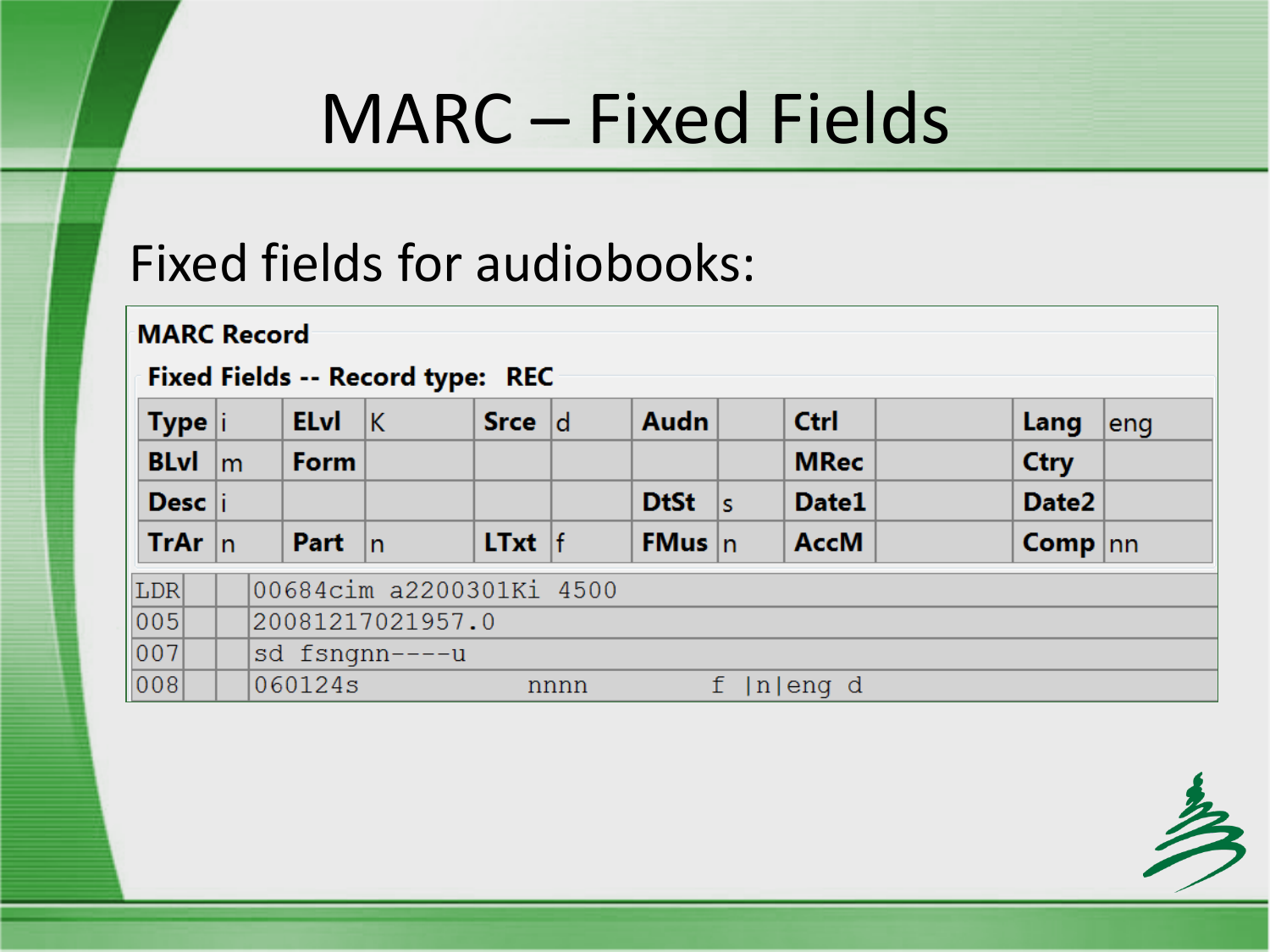#### Fixed fields for music CDs:

|                  | <b>MARC Record</b><br>Fixed Fields -- Record type: REC |                          |                  |             |    |                   |  |             |             |     |  |  |  |
|------------------|--------------------------------------------------------|--------------------------|------------------|-------------|----|-------------------|--|-------------|-------------|-----|--|--|--|
| Type j           |                                                        | <b>ELvI</b>              | $\mathsf{K}$     | Srce d      |    | Audn              |  | Ctrl        | Lang        | eng |  |  |  |
| <b>BLvl</b> $ m$ |                                                        | <b>Form</b>              |                  |             |    |                   |  | <b>MRec</b> | <b>Ctry</b> |     |  |  |  |
| Desc  i          |                                                        |                          |                  |             |    | DtSt $ s $        |  | Date1       | Date2       |     |  |  |  |
| TrAr $ n $       |                                                        | <b>Part</b> $\ln$        |                  | <b>LTxt</b> |    | <b>FMus</b> $ n $ |  | <b>AccM</b> | Comp        |     |  |  |  |
| LDR              |                                                        | 00692cjm a2200313Ki 4500 |                  |             |    |                   |  |             |             |     |  |  |  |
| 005              |                                                        |                          | 20081217022450.0 |             |    |                   |  |             |             |     |  |  |  |
| 007              |                                                        |                          | sd fsngnn----u   |             |    |                   |  |             |             |     |  |  |  |
| 008              |                                                        | 060124s                  |                  |             | nn |                   |  | n eng d     |             |     |  |  |  |

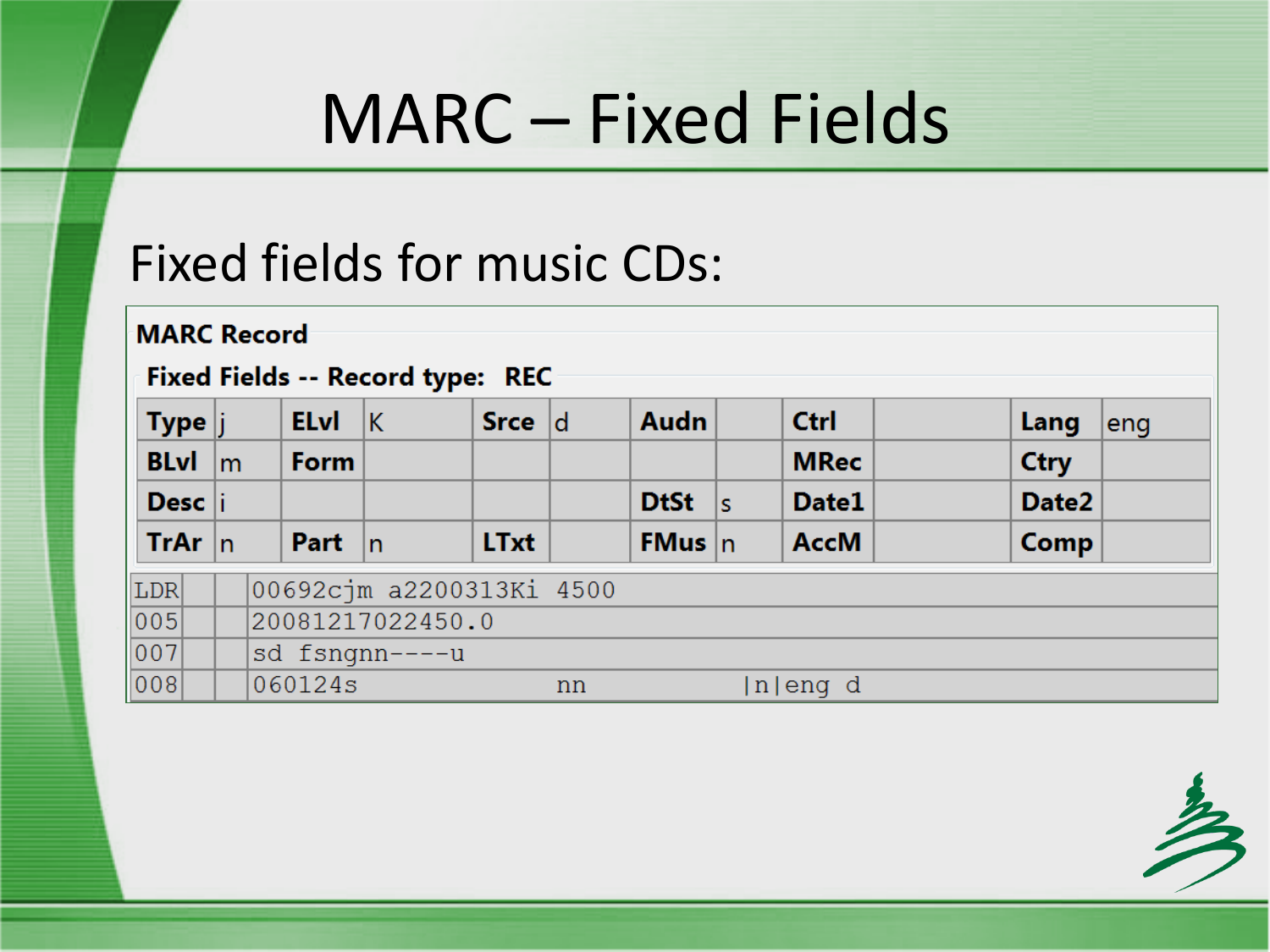- The code for TYPE for audiobooks should be "i". Musical recordings on CD should use "j". Both codes are prefilled in the EI cataloging templates.
- The fixed fields available for both audiobooks and musical CDs are the same. Other than the TYPE field, only the last two field are used differently between the two types of materials.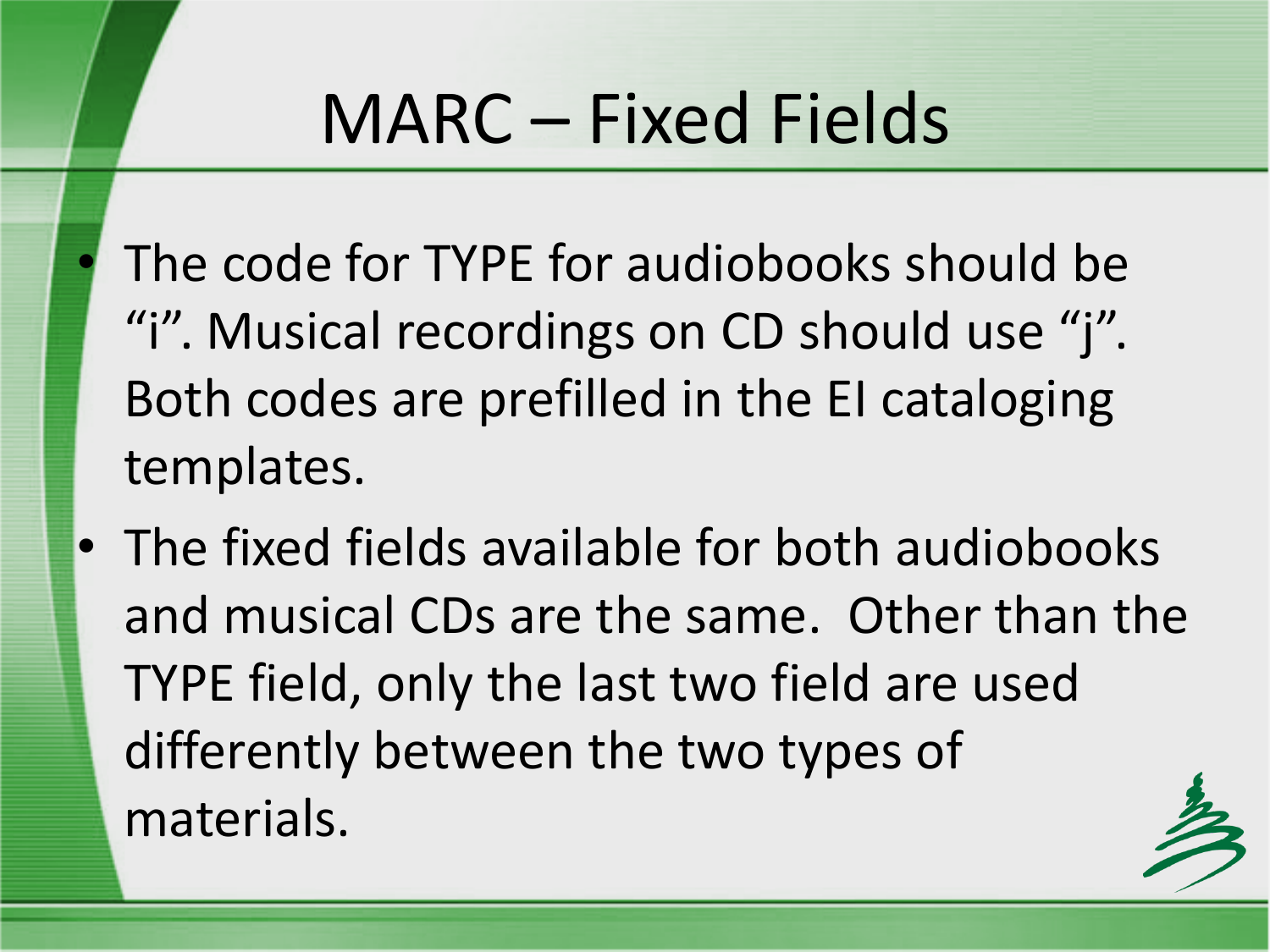- These three elements are the same for both audiobooks and music CDs:
	- TrAr [Transposition and Arrangement]
	- Part
	- FMus [Format of Music]
- They are all coded with "n" to indicate the material is not a score.

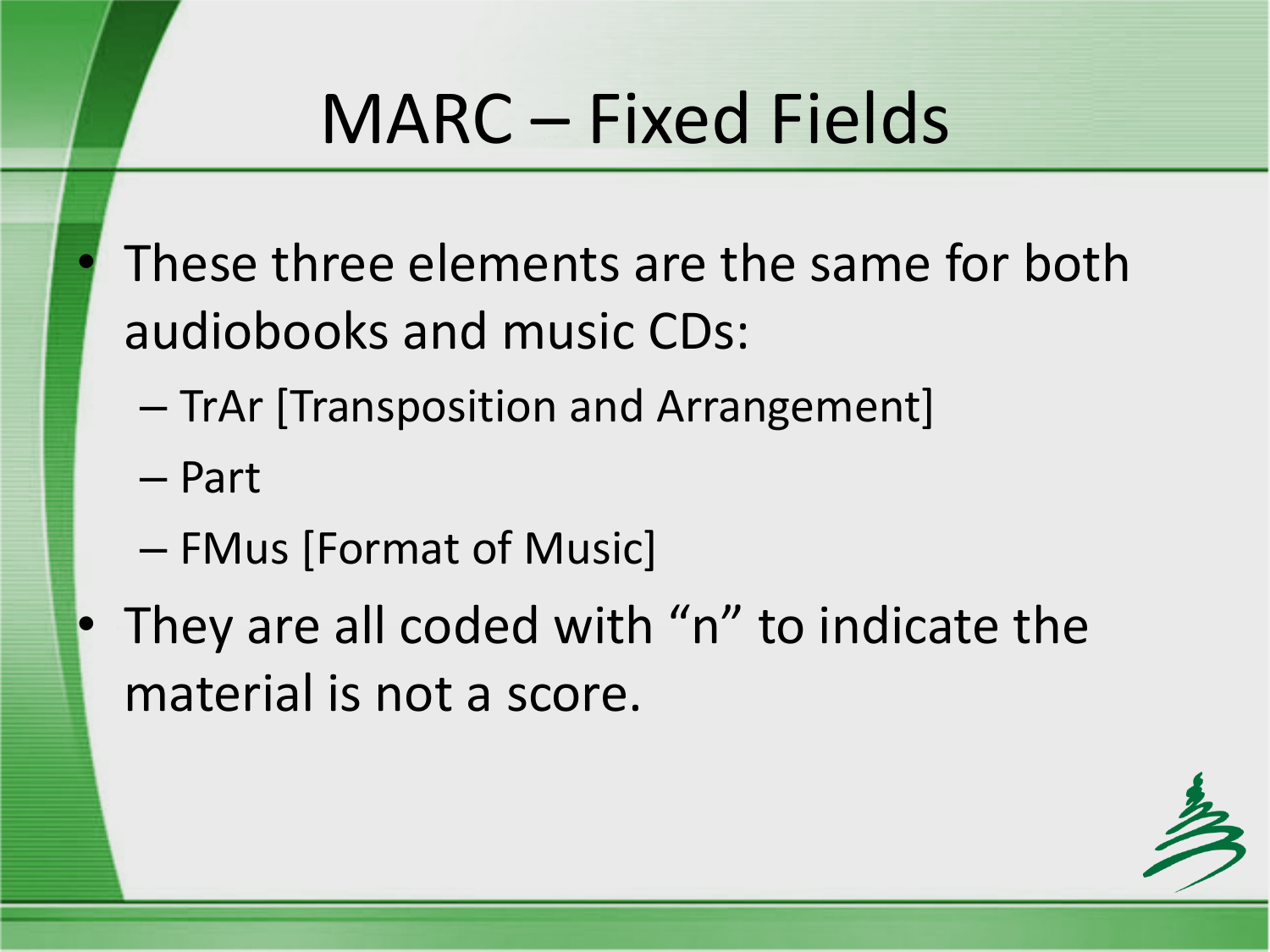- AccM [Accompanying Matter] is encoded for the specific item you are cataloging. This element refers to the contents of program notes and other accompanying material which comes with the audiobook or musical DC.
- Up to six codes may be recorded in alphabetical order. If more that six are included with the item, use only the most important six.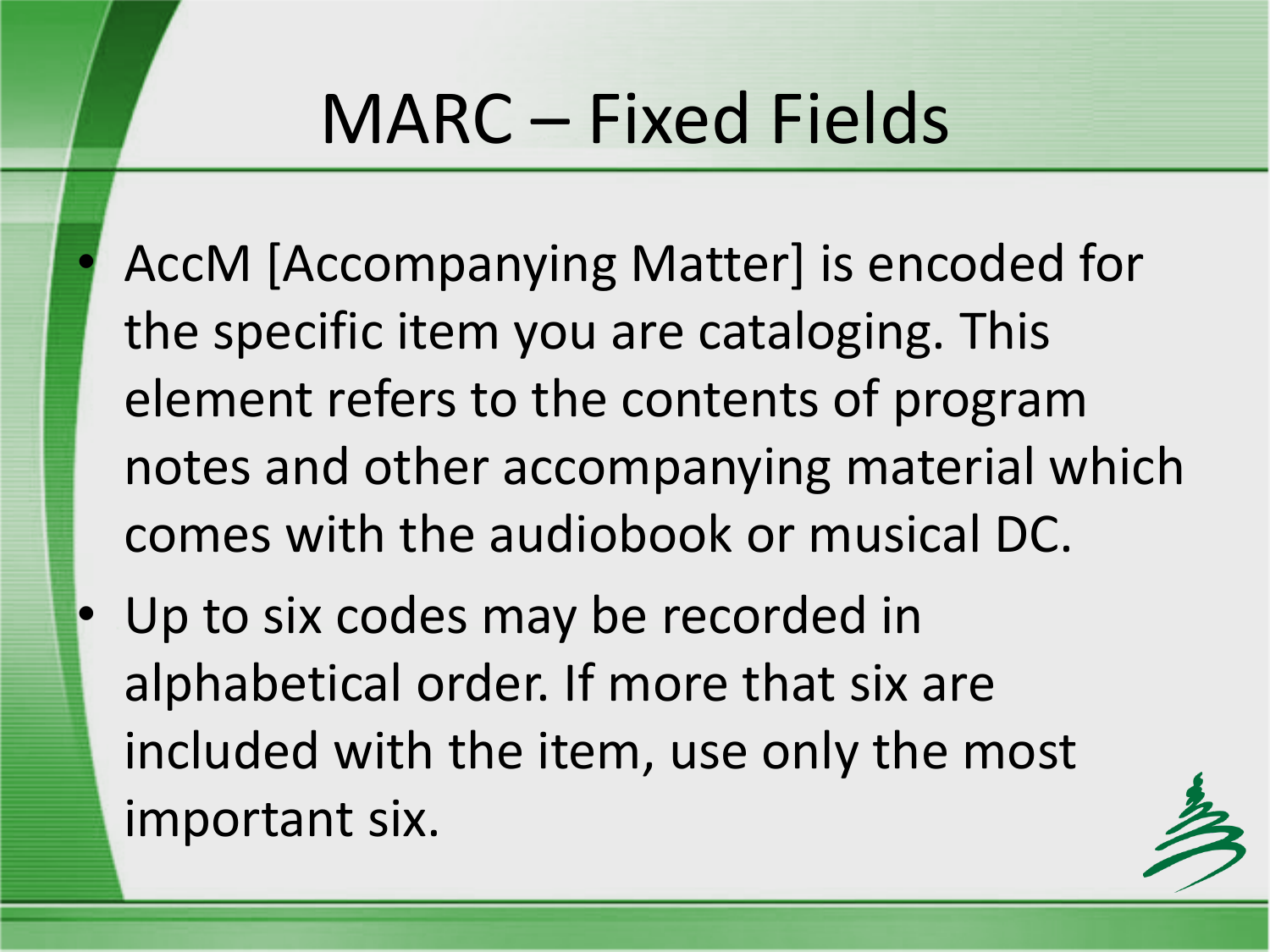- LTxt [Literary Text for Sound Recordings] is coded to reflect the content of an audiobook. The codes are similar, but not identical, to the codes found on printed books' LitF.
- For musical CDs, the LTxt element is left blank since the work is a musical sound recording.

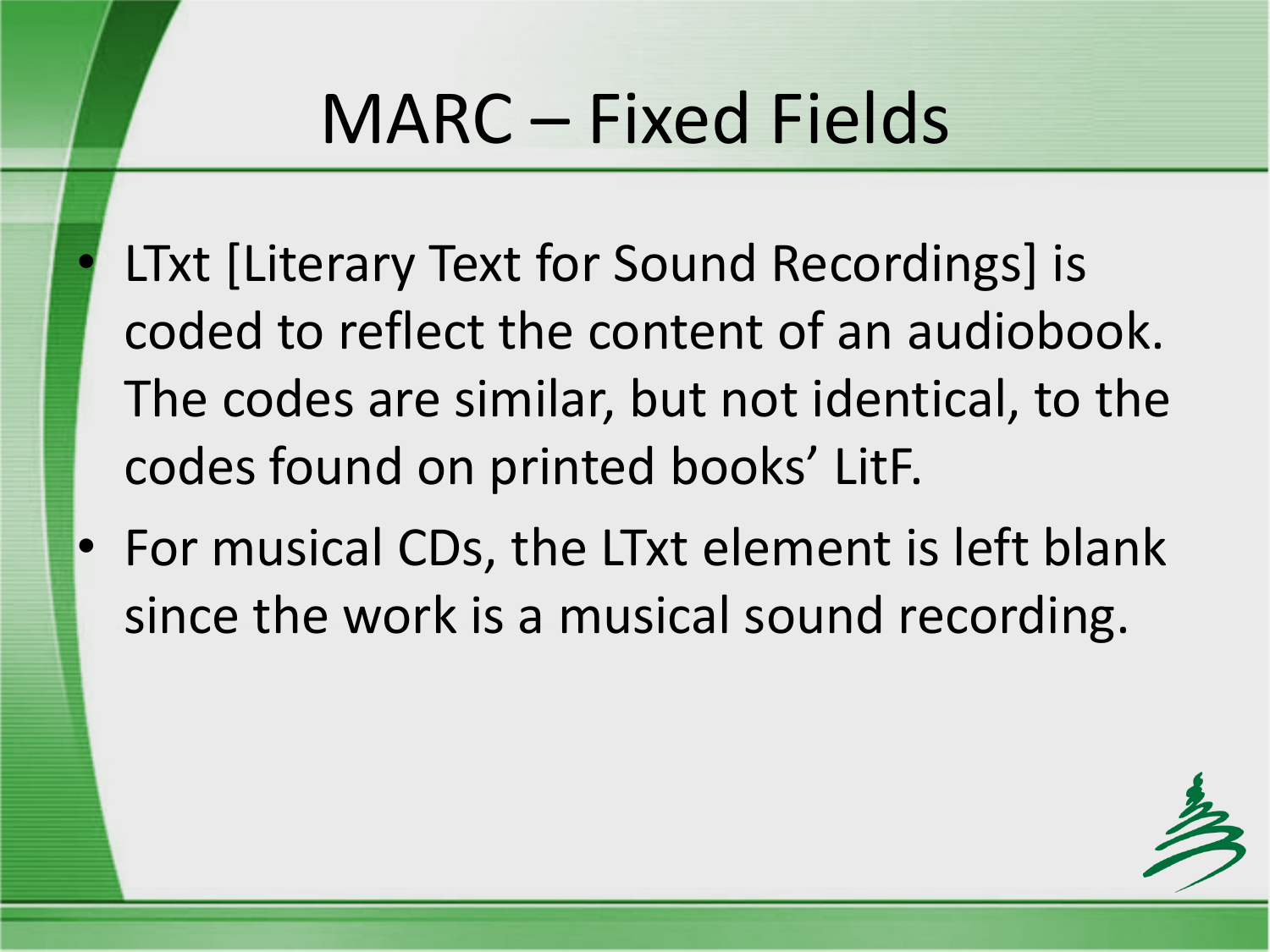- The Comp [Form of Composition] is coded to reflect the content or type of music found on the recording on a musical CD.
- For audiobooks, the Comp element should always be encoded "nn", for not applicable.

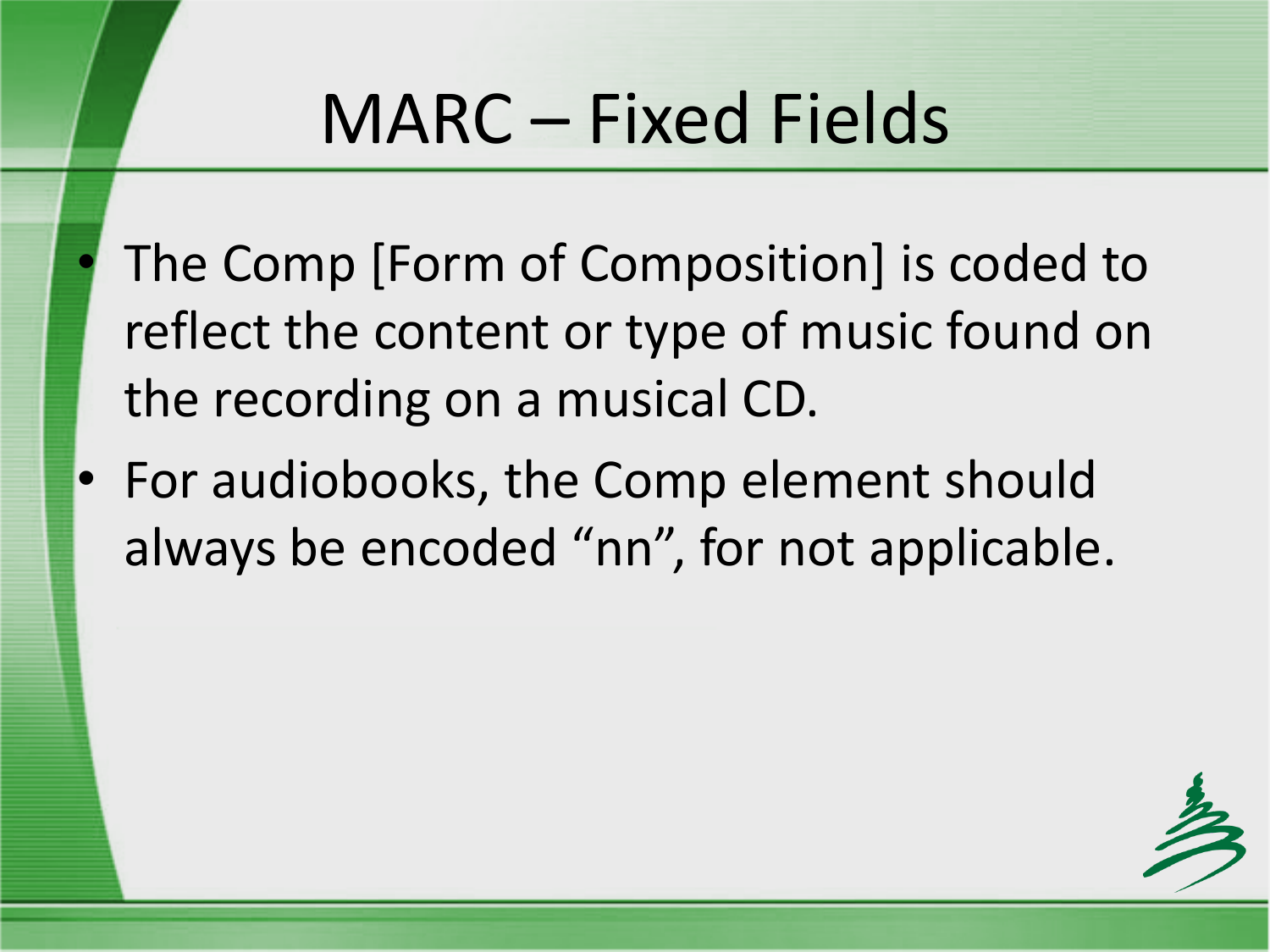The Comp element is very important for musical CDs. Assign codes when they apply to the item as a whole. If more than one code is appropriate, use the code "mu" [Multiple forms], with the appropriate specific codes given optionally in field 047 [Form of Musical Composition Code]. This code will more than likely be reflected in the subject headings assigned as well.

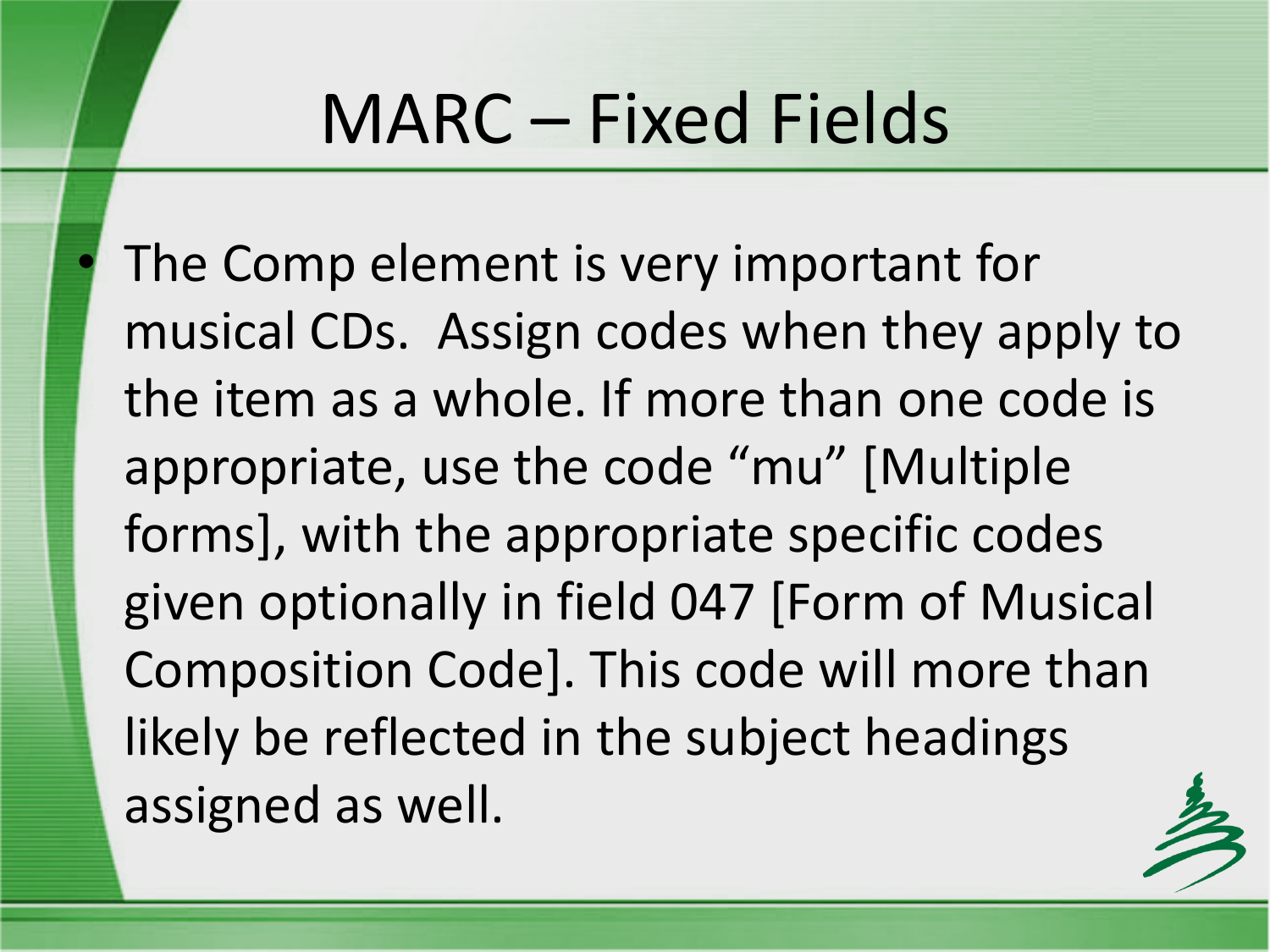#### Fixed fields for Playaways:

| <b>MARC Record</b> |               |             |                                  |           |        |                   |                 |             |                    |     |
|--------------------|---------------|-------------|----------------------------------|-----------|--------|-------------------|-----------------|-------------|--------------------|-----|
|                    |               |             | Fixed Fields -- Record type: REC |           |        |                   |                 |             |                    |     |
| Type <b>i</b>      |               | <b>ELvI</b> | $\overline{\mathsf{K}}$          | Srce d    |        | Audn              |                 | <b>Ctrl</b> | Lang               | eng |
| <b>BLvI</b>        | $\mathsf{Im}$ | Form $ q $  |                                  |           |        |                   |                 | <b>MRec</b> | <b>Ctry</b>        |     |
| Desc $ a $         |               |             |                                  |           |        | <b>DtSt</b>       | İs              | Date1       | Date <sub>2</sub>  |     |
| TrAr $ n $         |               | <b>Part</b> | $\ln$                            | $LTxt$  f |        | <b>FMus</b> $ n $ |                 | <b>AccM</b> | <b>Comp</b> $ nn $ |     |
| LDR                |               |             | 00620cim a2200205Ka 4500         |           |        |                   |                 |             |                    |     |
| 005                |               |             | 20081217022827.0                 |           |        |                   |                 |             |                    |     |
| 007                |               |             | $cz$ nza $          $            |           |        |                   |                 |             |                    |     |
| 007                |               |             | sz zunznnnzneu                   |           |        |                   |                 |             |                    |     |
| 008                |               | 060124s     |                                  |           | nnnn q |                   | $f_{\parallel}$ | n eng d     |                    |     |

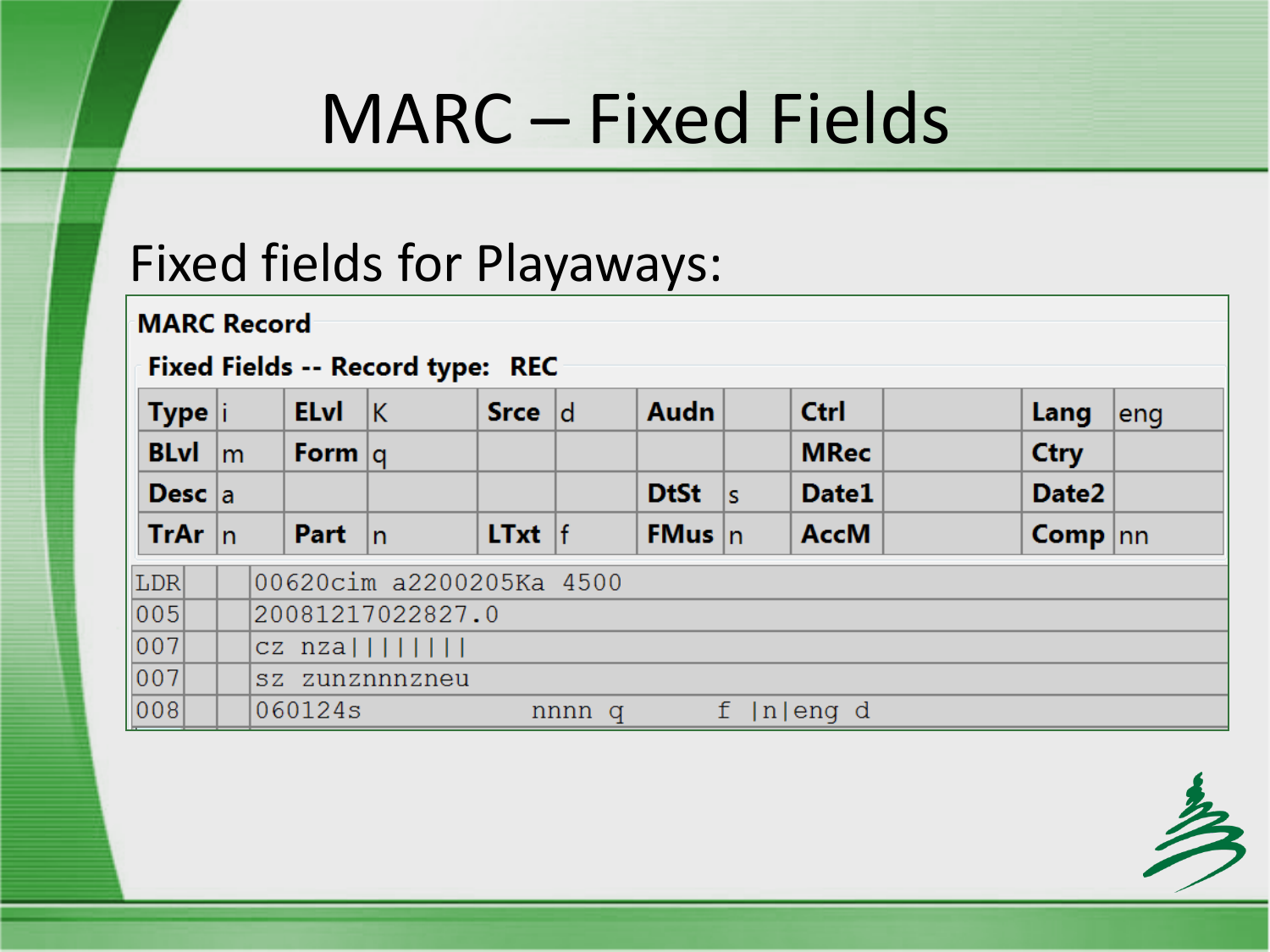- The only element in the fixed field for Playaways that is different from books on cassette or books on CD is that of Form.
- Since Playaways are electronic resources cataloged on a sound recording format, the Form element must be encoded with "s" for electronic. Playaways should NOT be cataloged with a computer file format.